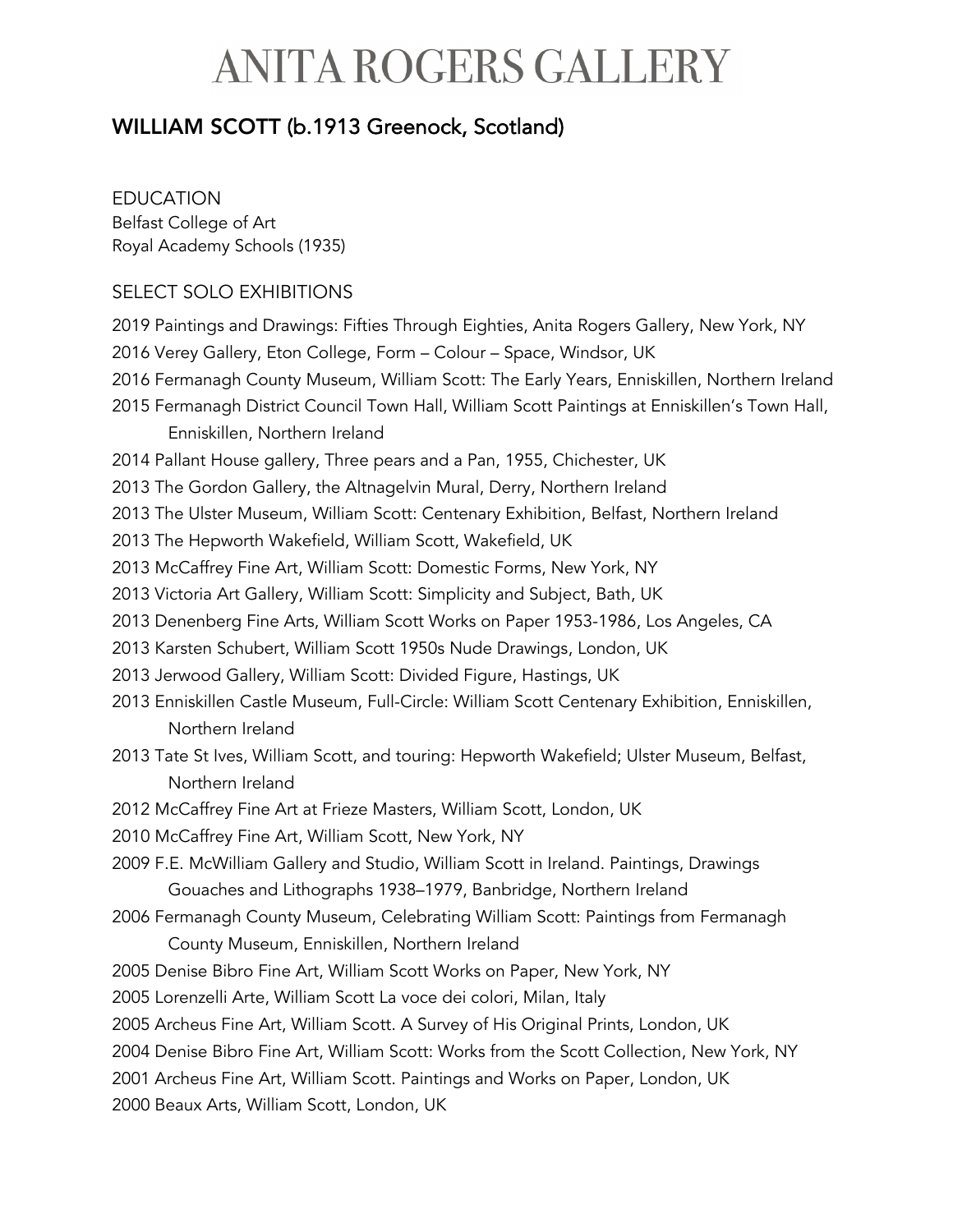1999 Julian Lax, William Scott. A Collection of Works on Paper, London, UK 1999 Annandale Galleries, William Scott Paintings and Gouaches, Sydney, Australia 1998 Kerlin Gallery, William Scott, Dublin, Ireland 1998 Charleston Gallery, William Scott Early Paintings, Lewes, UK 1998 Irish Museum of Modern Art, William Scott: Paintings and Drawings, Dublin, Ireland 1997 Bernard Jacobson Gallery, William Scott: A Retrospective, London, UK 1996 Kerlin Gallery, William Scott, Dublin, Ireland 1996 Fine Art Society, William Scott Lithographs and Screenprints, London, UK 1995 Coram Gallery, William Scott RA (1913–1989). Works on Paper, London, UK 1992 Anderson Gallery, William Scott Memorial Exhibition, Buffalo, NY 1992 André Emmerich Gallery, William Scott Paintings on Paper and Canvas, New York, NY 1991 Kerlin Gallery, William Scott, Dublin, Ireland 1990 Royal Hibernian Academy, Gallagher Gallery, William Scott, Dublin, Ireland 1990 Bernard Jacobson Gallery, William Scott, London, UK 1990 Beaux Arts, William Scott, Bath, UK 1988 Berkeley Square Gallery, William Scott, London, UK 1988 Curwen Gallery, William Scott Works on Paper, London, UK 1987 On the Wall Gallery, William Scott Works on Paper, Belfast, Northern Ireland 1987 Gimpel Fils, William Scott: Paintings 1953–1986, London, UK 1986 Ulster Museum, William Scott, Belfast, Northern Ireland 1985 Gimpel Fils, William Scott. Every Picture Tells a Story, London, UK 1984 Gimpel Fils, William Scott Drawings, London, UK 1983 Gimpel & Weitzenhoffer, William Scott, New York, NY 1981 Imperial War Museum, William Scott War Paintings 1942–46, London, UK 1980 Gallery Kasahara, William Scott, Osaka, Japan 1980 Gimpel Fils, Poem for a Jug, London, UK 1979 Fermanagh County Museum, William Scott Still Life Paintings 1946–1978, Enniskillen, Northern Ireland 1978 Gallery Moos, William Scott, Toronto, ON 1978 Gimpel Fils, William Scott Permutations, London, UK 1978 Galleria Lorenzelli, W. Scott, Bergamo, Italy 1977 Gallery Kasahara, William Scott, Osaka, Japan 1977 Dawson Gallery, William Scott Twelve Recent Paintings, Dublin, Ireland 1976 Gimpel Fils, William Scott New Gouaches and Collages, London, UK 1976 Gallery Kasahara, William Scott, Tokyo, Japan 1976 Gallery Kasahara, William Scott, Osaka, Japan 1976 Galerie Angst + Orny, William Scott Gouachen, Munich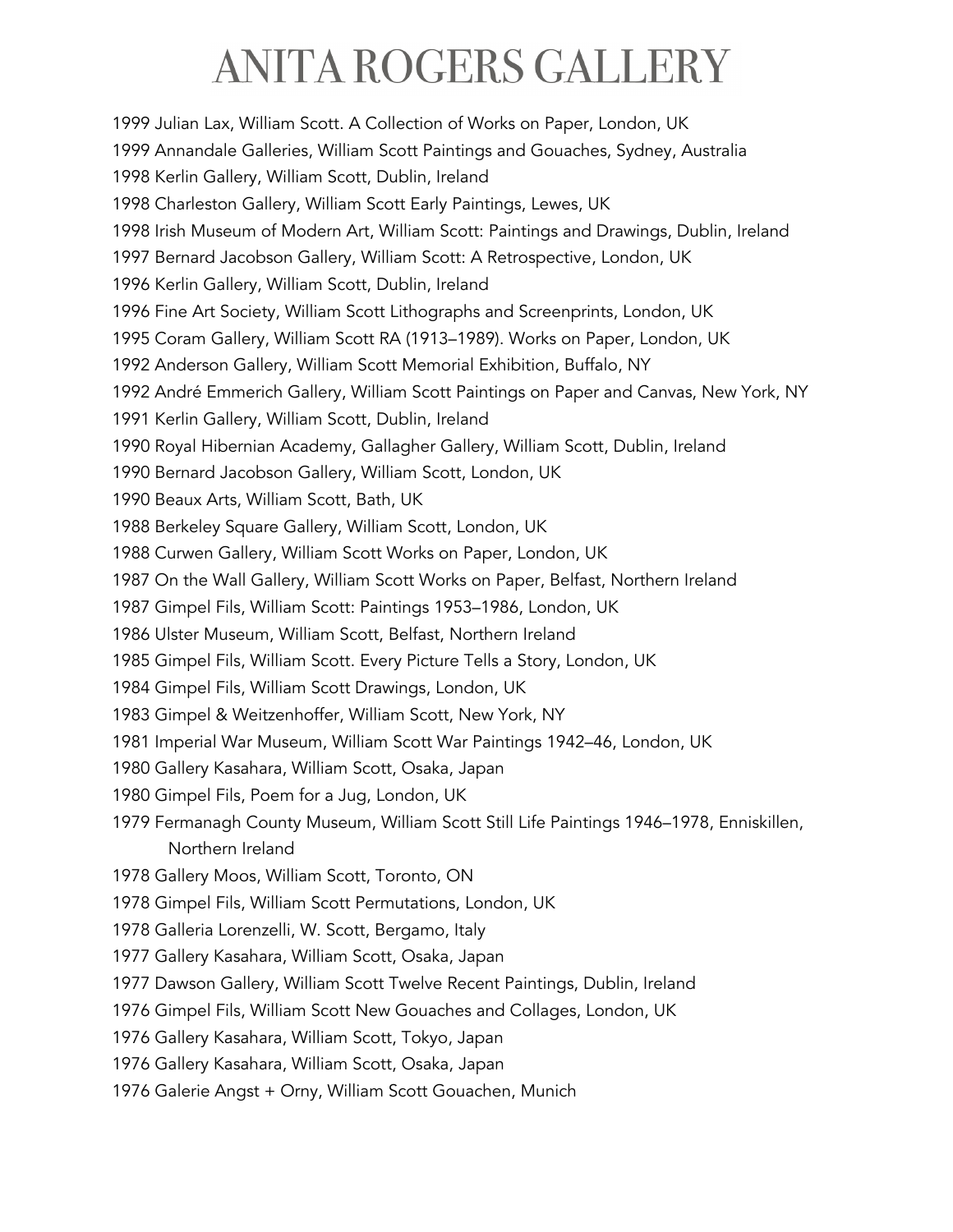- 1975 Wills Lane Gallery, William Scott 'A Girl Surveyed,' An Exhibition of Gouaches, St Ives, UK
- 1975 Martha Jackson Gallery, 'Drawings Surveyed,' New York, NY
- 1974 Australian Galleries, William Scott, Collingwood, Australia
- 1974 Arnolfini Gallery, William Scott. Drawings, Paintings & Prints, Bristol, UK
- 1974 Gimpel & Hanover Galerie, William Scott. Neue Bilder/Recent Paintings, Zurich, **Switzerland**
- 1974 Martha Jackson Gallery, William Scott, New York, NY
- 1973 Lister Gallery, William Scott 15 Gouaches Australia, Perth, Australia
- 1972 Waddington Galleries, William Scott Screenprints, London, UK
- 1972 Falchi Arte Moderna, William Scott, Milan, Italy
- 1972 Tate Gallery, William Scott: Paintings Drawings and Gouaches 1938–1971, London, UK
- 1972 Dawson Gallery, William Scott Gouaches, Dublin, Ireland
- 1971 Scottish National Gallery of Modern Art, William Scott Drawings of Still-lifes and Nudes, Edinburgh, Scotland
- 1969 Hanover Gallery, William Scott 24 Paintings on Paper, London, UK
- 1969 Richard Demarco Gallery, William Scott. Edinburgh Festival Exhibition of New Gouaches, Edinburgh, Scotland
- 1967 Hanover Gallery, W. Scott Paintings 1967, London, UK
- 1967 Dawson Gallery, William Scott Exhibition of Oil Paintings, Dublin, Ireland
- 1966 Gimpel & Hanover Galerie, William Scott Neue Bilder und Aquarelle, Zurich, Switzerland
- 1965 Hanover Gallery, William Scott Recent Paintings, London, UK
- 1963 Galerie Anderson-Mayer, Exposition de William Scott, Paris, France
- 1963 Ulster Museum, William Scott, Belfast, Northern Ireland
- 1963 Hanover Gallery, William Scott Recent Paintings, London, UK
- 1962 Martha Jackson Gallery, William Scott 1952–1962, New York, NY
- 1962 Hanover Gallery, W. Scott 20 Gouaches of 1952, London, UK
- 1961 Galerie Alfred Schmela, William Scott, Düsseldorf, Germany
- 1961 Hanover Gallery, William Scott, London, UK
- 1961 Hanover Gallery, William Scott, London, UK
- 1960 Kestner-Gesellschaft, William Scott, Hannover, Germany
- 1959 Galerie Charles Lienhard, William Scott, Zurich, Switzerland
- 1959 Galleria d'Arte Galatea, William Scott, Turin, Italy
- 1959 Martha Jackson Gallery, William Scott Recent Paintings, New York, NY
- 1956 Martha Jackson Gallery, William Scott Paintings and Drawings, New York, NY
- 1956 Hanover Gallery, William Scott: Paintings, Drawings, Sculpture, London, UK
- 1953 Hanover Gallery, William Scott, London, UK
- 1951 Leicester Galleries, Recent Paintings by William Scott, London, UK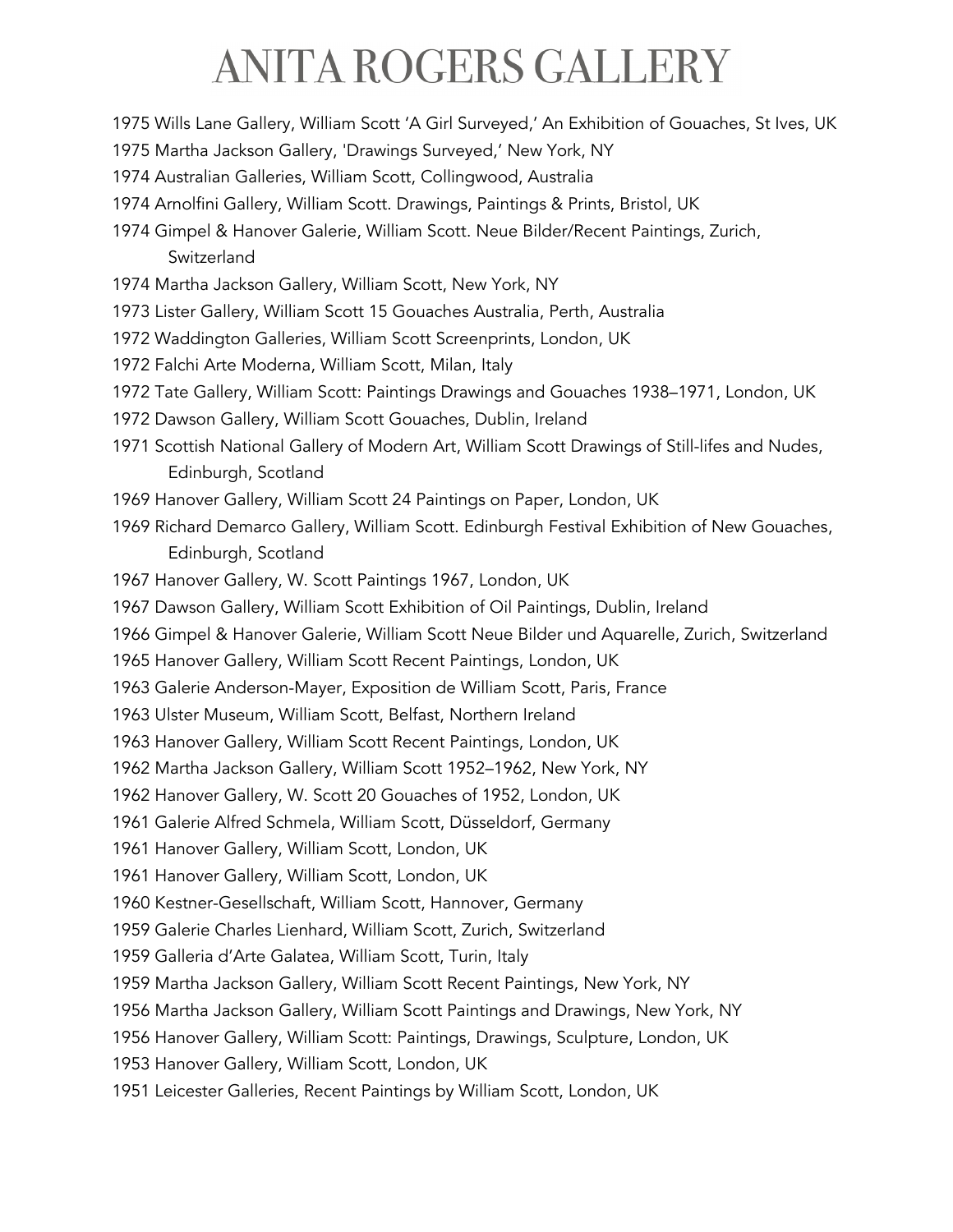1948 Leicester Galleries, The Recent Paintings of William Scott, London, UK 1945 Leger Galleries, Water-Colour Drawings by William Scott, London, UK 1942 Leger Galleries, Water-Colour Drawings by William Scott, London, UK

#### SELECT GROUP EXHIBITIONS

- 2017 Holland Park, Exploring the Vessel, London, UK
- 2017 The Gallery at Ryedale Folk Museum, Table, North Yorkshire, UK
- 2017 Beaux Arts London, Summer Comes Rain Come Shine, London, UK
- 2017 Otter gallery, Coastal Connections, Chichester, UK
- 2017 School of Art Gallery & Museum, Aberystwyth University, Cutting Edge: The British Print from Hayter to Hockney 1960 to 1980, Ceredigion, Wales
- 2017 The Hepworth Wakefield, Approaching Thunder: 1940's British Prints and Drawings, Wakefield, UK
- 2017 Ulster Museum, "Irish and International Art from the Ulster Museum Collection 1890- 2016, Belfast, Northern Ireland
- 2016 Nobu Hotel Miami, X Contemporary, Miami Beach, FL
- 2016 Jerwood Gallery, Century: 100 Modern British Artists, Hastings, UK
- 2016 Abbot Hall Art Gallery, People on Paper, Kendal, UK
- 2016 The Park Crescent, House of the Nobleman, London, UK
- 2016 Crane Kalman Gallery Ltd, Modern British, London UK
- 2016 Towner Art Gallery, Towards Night, London, UK
- 2016 Fortnum & Mason, Fortnum's x Frank, London, UK
- 2016 Longside Gallery, "Night in the Museum: Ryan Gander Curates the Arts Council Collection, Wakefield, UK
- 2016 Otter Gallery, The Bishop Otter Collection: A Celebration, Chichester, UK
- 2016 Piano Nobile, Aspects of Abstraction: 1952-2007, London, UK
- 2016 The New Art Gallery Walsall, The Humble Vessel, Walsall, UK
- 2016 The Fitzwilliam Museum, Being Modern: Kettle's Yard at the Fitzwilliam Museum, Cambridge, UK
- 2016 The Heong Gallery at Downing College, Generation Painting 1955-65: British Art from the Collection of Sir Alan Bowness, Cambridge, UK
- 2015 The Whitworth, Abstract Landscape, Manchester, UK
- 2015 DLI Museum and Durham Art Gallery, The McDowall Collection of British Neo-Romantic Art, Durham, UK
- 2015 McLean Museum and Art Gallery, Adventures from Far and Near: A Decade of Collecting, Greenock, Scotland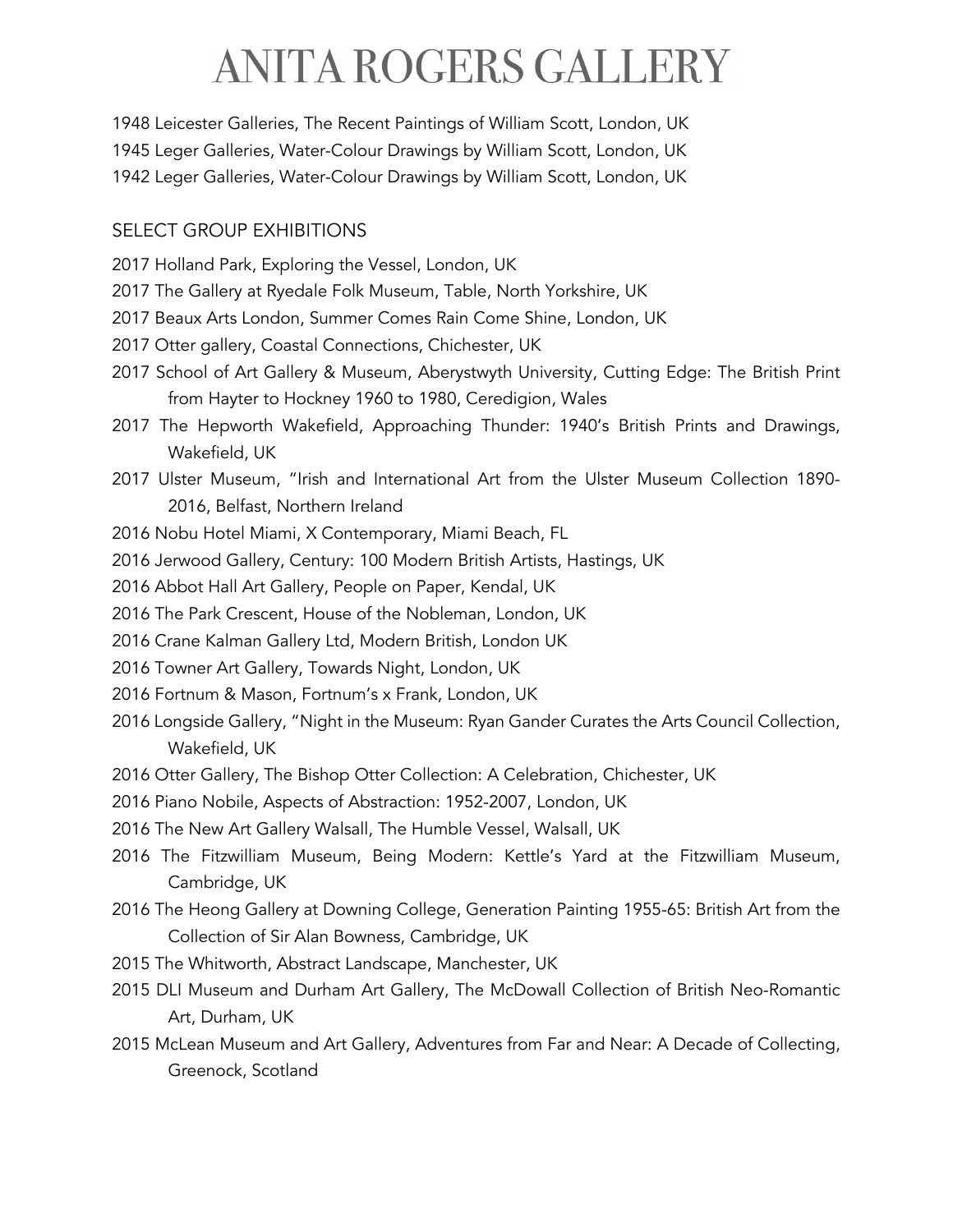- 2015 Manx Museum, Secret Treasures: Modern British and Irish Art on the Isle of Man, Douglas, Isle of Man
- 2015 Jerwood Gallery, Horizons: Kettle's Yard at Jerwood Gallery, Hastings, UK
- 2015 Penlee House Gallery and Museum, The Bigger Picture, Cornwall, UK
- 2015 Drum Castle, Garden & Estate, Human Presence, Aberdeen & Grampian, UK
- 2015 Alan Wheatley Art, The Artists of St. Ives, London, UK
- 2015 Strule Arts Centre, Treasures from the Castle: Highlights from Fermanagh County Museum Collections, Omagh, Northern Ireland
- 2015 Textile Museum of Canada, Artist Textiles: Picasso to Warhol, Toronto Canada
- 2015 Mall galleries, the Art of a Nation, London, UK
- 2015 University of Buffalo's Anderson Gallery, Martha Jackson Graphics, Buffalo, NY
- 2015 The Higgins Bedford, Abstract Britain: From Hepworth to Hodgkin, Bedford, UK
- 2015 Lismore Castle Arts, Trinity College Gallery: The Swing of the Sixties, Waterford, Ireland
- 2015 Royal West of England Academy, Drawing On: The Ingram Collection of Modern British and Contemporary Art, Bristol, UK
- 2015 Portsmouth Museum, A Hard Choice, Portsmouth, UK
- 2014 Ulster Museum, New Art New Nature: Irish and International Art 1945-2914, Belfast, Northern Ireland
- 2014 Sir John Soane's Museum, Face to Face: British Portraits from the Clifford Chance Art Collection, London, UK
- 2014 Bechtler Museum of Modern Art, British Invasion at the Bechtler, Charlotte, NC
- 2014 The Gallery at Norwich University of the Arts, Afteryears: Reflections on British Art 1946- 52, Norwich, UK
- 2013 Osborne Samuel, William Scott and Friends, London, UK
- 2012 New Gallery, Frank and Cherryl Cohen at Chatsworth, Chatsworth, UK
- 2012 Riyadh National Museum, Out of Britain, Riyadh, Saudi Arabia
- 2012 Crawford Art Gallery, AIB Art Collection, Cork, Ireland
- 2011 Museum of Art, Rhode Island School of Design, Made in the UK: Contemporary Art from the Richard Brown Baker Collection, Providence, RI
- 2011 Fine Art Society, Twenty-Four Works from the Twentieth Century, London, UK
- 2011 Osborne Samuel, 20th Century British Art, London, UK
- 2011 Bernard Jacobson Gallery, Sixty Years of British Art, New York, NY
- 2011 Adams at Clandeboye, The Ava Gallery, Ulster Artists, Bangor, UK
- 2010 Fundació Joan Miró, Let us Face the Future. Art britànic 1945–1968, Barcelona, Spain
- 2010 Paisnel Gallery, 20th Century British Art, London, UK
- 2010 Irish Museum of Modern Art, The Moderns: The Arts in Ireland from the 1900s to the 1970s, Dublin, Ireland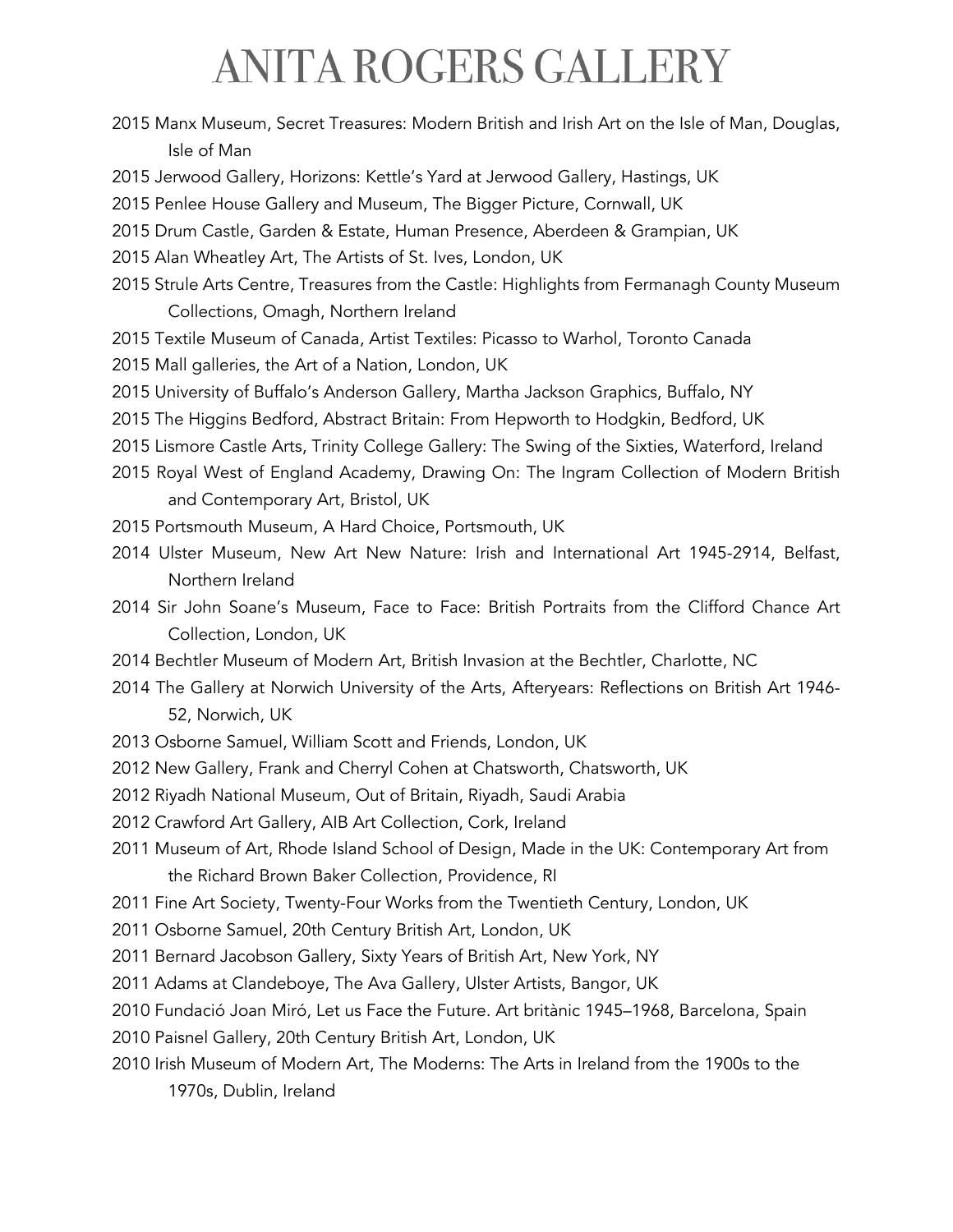2010 Adams at Clandeboye, The Ava Gallery, The French Connection, Bangor, UK

- 2010 Birmingham Museums and Art Gallery, Modern Treasures from the Contemporary Art Society, Birmingham, UK
- 2010 Lorenzelli, Arte,..Sussurro..Whisper.., Milan, Italy
- 2010 Centre Culturel Calouste Gulbenkian, As Dreamers Do: The 60s in the British Art Collection of the Modern Art Center of the Calouste Gulbenkian Foundation, Paris, France
- 2010 National Gallery of Ireland, Taking Stock: Acquisitions 2000–2010, Dublin, Ireland 2010 Adams at Clandeboye, The Ava Gallery, Ulster Artists, Bangor, UK
- 2009 Ormeau Baths Gallery, Celebrating 160 Years: A Retrospective Exhibition

Irish Museum of Modern Art, Dublin, Exploring a New Donation: Artworks from the Bank of Ireland Join the IMMA Collection, Belfast, Northern Ireland

- 2008 Brighton Museum & Art Gallery, Paintings Unwrapped, Brighton, UK
- 2008 Jonathan Clark Fine Art, Figure, Landscape, Still Life, London, UK
- 2008 Irish Museum of Modern Art, Exquisite Corpse, Dublin, Ireland
- 2008 De La Warr Pavilion, Unpopular Culture, Bexhill-on-Sea, UK
- 2007 Austin/Desmond Fine Art, Aspects of Modern British Art, London, UK
- 2007 National Gallery of Victoria, Modern Britain: 1900–1960, Melbourne, Australia
- 2007 Irish Museum of Modern Art, (I'm Always Touched) By Your Presence, Dear New Acquisitions, Dublin, Ireland
- 2007 National Gallery of Ireland, Treasures from the North: Irish Masterpieces from the Ulster Museum, Dublin, Ireland
- 2007 Imperial War Museum North, Witness 2: Highlights of Second World War Art, Manchester, UK
- 2006 Austin/Desmond Fine Art, Aspects of Modern British and Irish Art, London, UK
- 2006 Dean Gallery, Consider the Lilies: Selected Works from Dundee's 20th Century Art Collection, Edinburgh, Scotland
- 2006 Hayward Gallery, How to Improve the World. 60 Years of British Art, London, UK 2006 Dean Gallery, After the War: Art in Europe 1945 to 1955, Edinburgh, Scotland 2006 Abbot Hall Art Gallery, Morandi's Legacy: Influences on British Art, Kendal, UK 2005 Irish Museum of Modern Art, Siar 50, 50 Years of Contemporary Irish Art, Dublin, Ireland
- 2005 Southampton City Art Gallery, Elements of Abstraction: Space, Line & Interval in Modern British Art, Southampton, UK
- 2005 Osborne Samuel, Nine Abstract Artists Revisited, London, UK
- 2004 Irish Museum of Modern Art, The Hunter Gatherer The Collection of George and Maura McClelland at the Irish Museum of Modern Art, Dublin, Ireland
- 2004 Lowry, The Art of White: Painting, Photography, Installation, Manchester, UK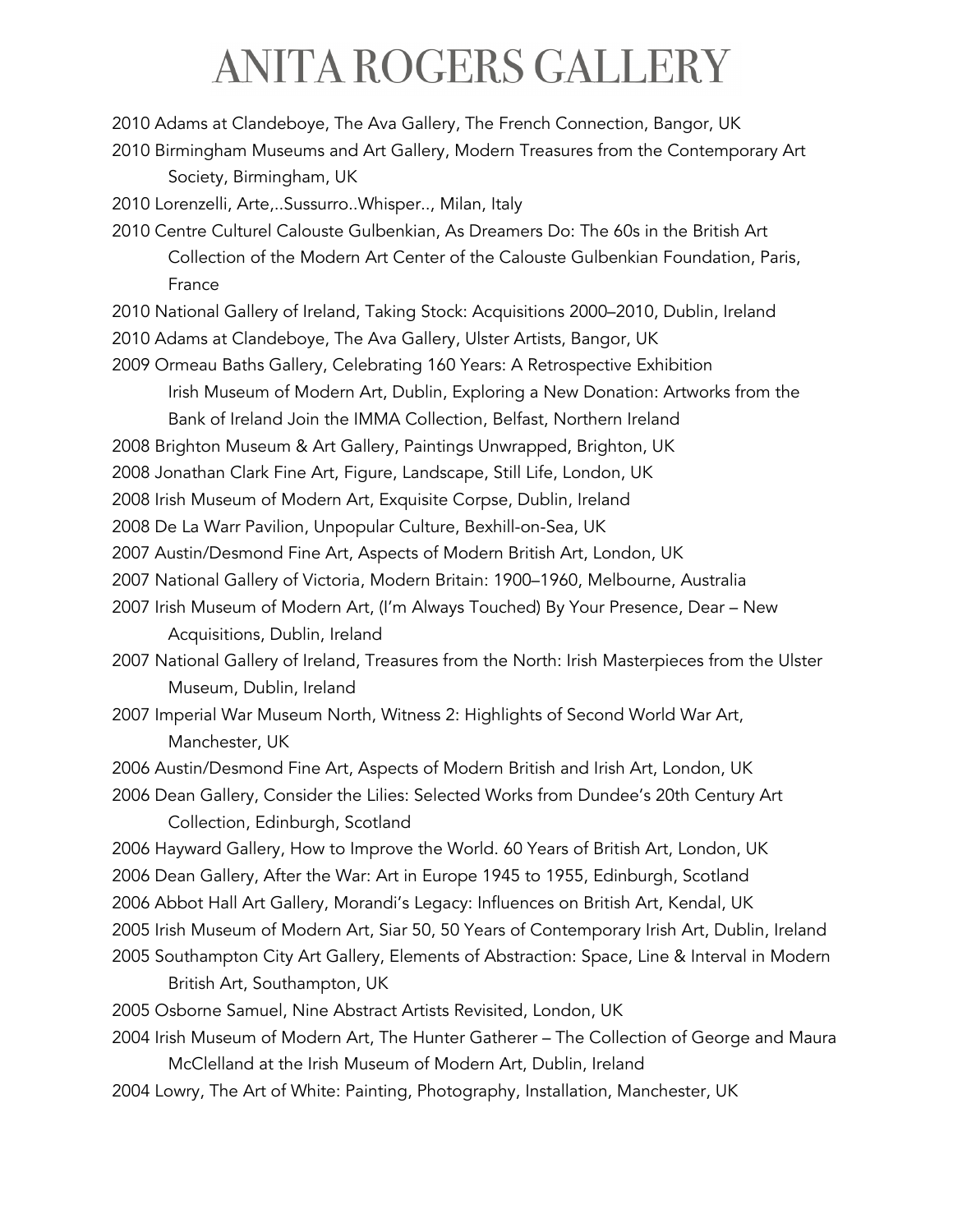2004 Richard Green Fine Paintings, Realism to Abstract II, London, UK 2004 National Museum of Wales, An Art-Accustomed Eye – John Gibbs and Art Appreciation in Wales 1945–1996, Cardiff, Wales

2004 Musée de Pont-Aven, Peintres britanniques en Bretagne, Pont-Aven, France

2004 James Hyman Fine Art, The Challenge of Post-war Painting, London, UK

2004 Beaux Arts, St Ives, London, UK

- 2004 Hunt Museum, Collector's Eye: Works from a Private Collection, Limerick, Ireland
- 2003 Fermanagh County Museum, Form and Space: William Scott: Paintings. Philip Flanagan: Paintings, Enniskillen, Northern Ireland
- 2003 Ben Uri Gallery, Making Waves. Modern Masterpieces from a European Trust Pyms Gallery, Summer Show, London, UK
- 2003 Tate, Homecoming, St Ives, UK
- 2002 Dean Gallery, Advertising and the Artist: The Work and Collection of Ashley Havinden, Edinburgh, Scotland
- 2002 Kunstmuseum, Blast to Freeze: British Art in the 20th Century, Wolfsburg, Germany
- 2002 Pyms Gallery, The Art of a Nation: Three Centuries of Irish Painting, London, UK
- 2002 Irish Museum of Modern Art, Profile of a Collection: The Gordon Lambert Trust Collection at IMMA, Dublin, Ireland
- 2001 Galleria d'Arte Moderna, The Nature of Still Life from Manet to the Present Day, Bologna, Italy
- 2001 Yale Centre for British Art, Great British Paintings from American Collections: Holbein to Hockney, New Haven, CT
- 2001 Museum of Fine Arts, Art at Midcentury: Spotlight on the Collection of the Museum of Fine Arts, Houston, TX
- 2001 Kettle's Yard, The Language of Things, Cambridge, UK
- 2000 Austin/Desmond Fine Art, Aspects of Modern British Art, London, UK
- 2000 Irish Museum of Modern Art, Shifting Ground: Selected Works of Irish Art 1950–2000, Dublin, Ireland
- 2000 Sintra Museu de Arte Moderna–Colecção Berardo, Face–a–Face, Sinatra, Portugal
- 2000 Irish Museum of Modern Art, Selected Works from the McClelland Collection, Dublin, Ireland
- 2000 Royal Hibernian Academy, Artists' Century Irish Self-Portraits and Selected Works, Dublin, Ireland
- 1999 Austin/Desmond Fine Art, Aspects of Modern British and Irish Art, London, UK
- 1999 Centro Atlantico de Arte Moderno, À Rebours: la rebelión informalista, 1939–1968, Las Palmas, Spain
- 1999 Spink-Leger Pictures, From People to Freud, London, UK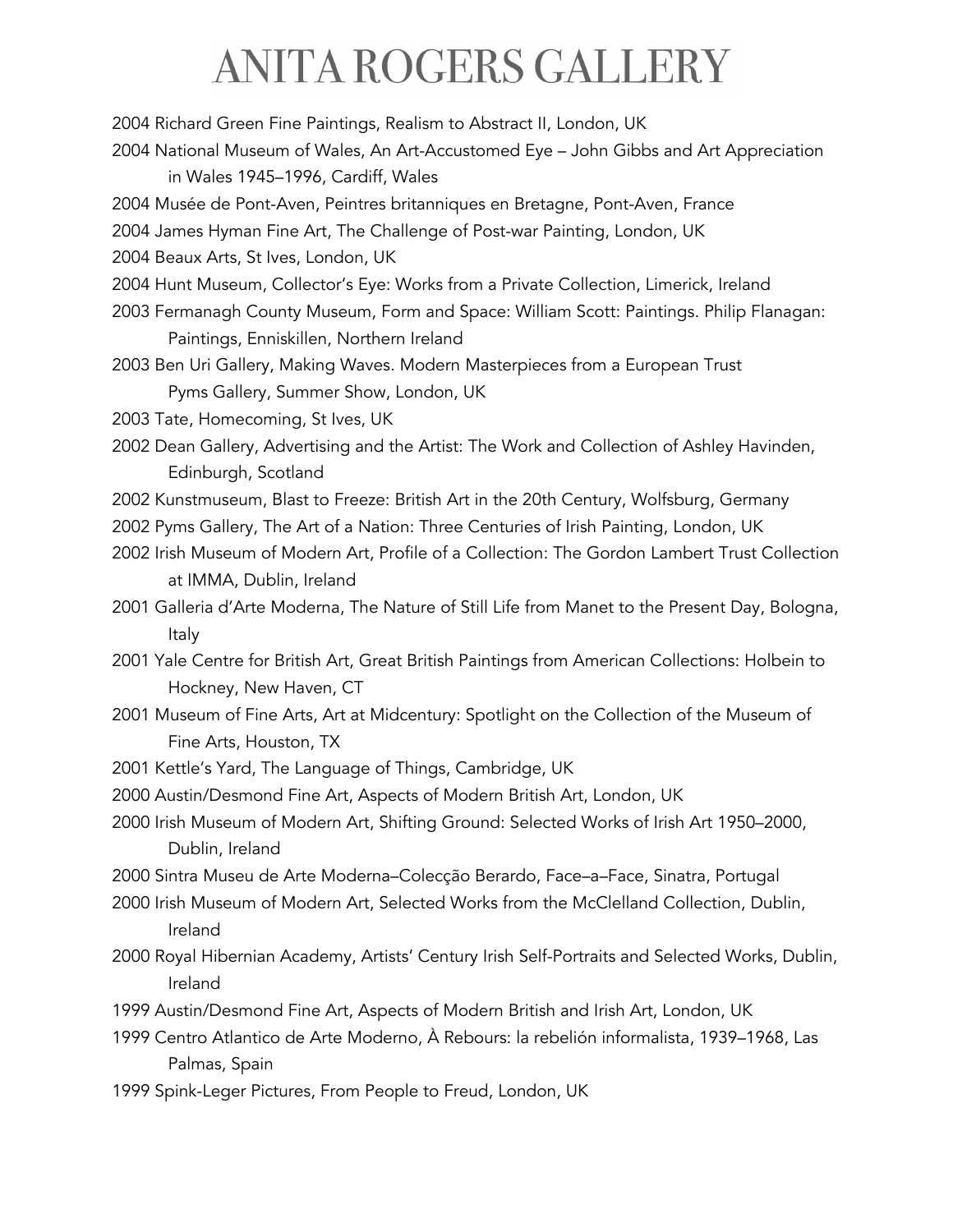1999 Ulster Museum, A Land of Heart's Desire – 300 Years of Irish Painting, Belfast, Northern Ireland

1999 Musée de Pont-Aven, Peintres irlandais en Bretagne, Pont-Aven, France

1998 Beaux Arts, Frost, Hepworth, Heron, Hilton, Lanyon and Scott, London, UK

1998 Austin/Desmond Fine Art, Aspects of Modern British Art 1910–1965, London, UK

1998 Jonathan Clark Fine Art, St Ives and British Modernism, London, UK

- 1998 Pallant House Gallery, Painters Progress: Drawn from the Royal College of Art Collection, Chichester, UK
- 1998 Beaux Arts, Take Three: Contemporary and Modern Paintings and Sculptures, London, UK
- 1998 Spink-Leger Pictures, Twentieth Century British Art from Sickert to Hirst, London, UK
- 1997 Austin/Desmond Fine Art, Aspects of Modern British and Irish Painting, London, UK
- 1997 Enniskillen Castle, William & Mary Scott: Related Drawings, Sculpture and Paintings, Enniskillen, Northern Ireland
- 1997 Beaux Arts, Artists of Fame and Promise, London, UK
- 1997 Nicosia Municipal Arts Centre, The Fifties: Art from the British Council Collection, Nicosia, Cyprus
- 1997 Japan Association of Art Museums, Museum of Art, A Century of Irish Painting, Hokkaido, Japan
- 1997 Sintra Museu de Arte Moderna–Colecção Berardo, The Berardo Collection, Sinatra, Portugal
- 1997 Columbia Museum of Art, Dreams & Traditions: 300 Years of British and Irish Painting from the collection of the Ulster Museum, Columbia, SC
- 1997 Bochum Museum, Aspekte imaginativer Kunst in 20 jahrhundert, Bochum, Germany
- 1996 University of Kentucky Art Museum, The Elements, Lexington, KY
- 1995 Kettle's Yard, Open House: Two Exhibitions in Celebration of Jim Ede's Centenary, Cambridge, UK
- 1992 Jonathan Clark, Exhibition of Modern Paintings, London, UK
- 1992 Adelson Galleries, The Poetic Trace: Aspects of British Abstraction since 1945, New York, NY
- 1991 Hayward Gallery, British Contemporary Art 1910–1990, Eighty Years of Collecting by the Contemporary Art Society, London, UK
- 1991 Bernard Jacobson Gallery, Not Pop: What the Others Were Doing, London, UK
- 1991 Hugh Lane Municipal Gallery of Modern Art, Irish Art and Modernism 1880–1950, Dublin, UK
- 1990 Ueno Royal Museum, Masterpieces from the Arts Council Collection, Tokyo, Japan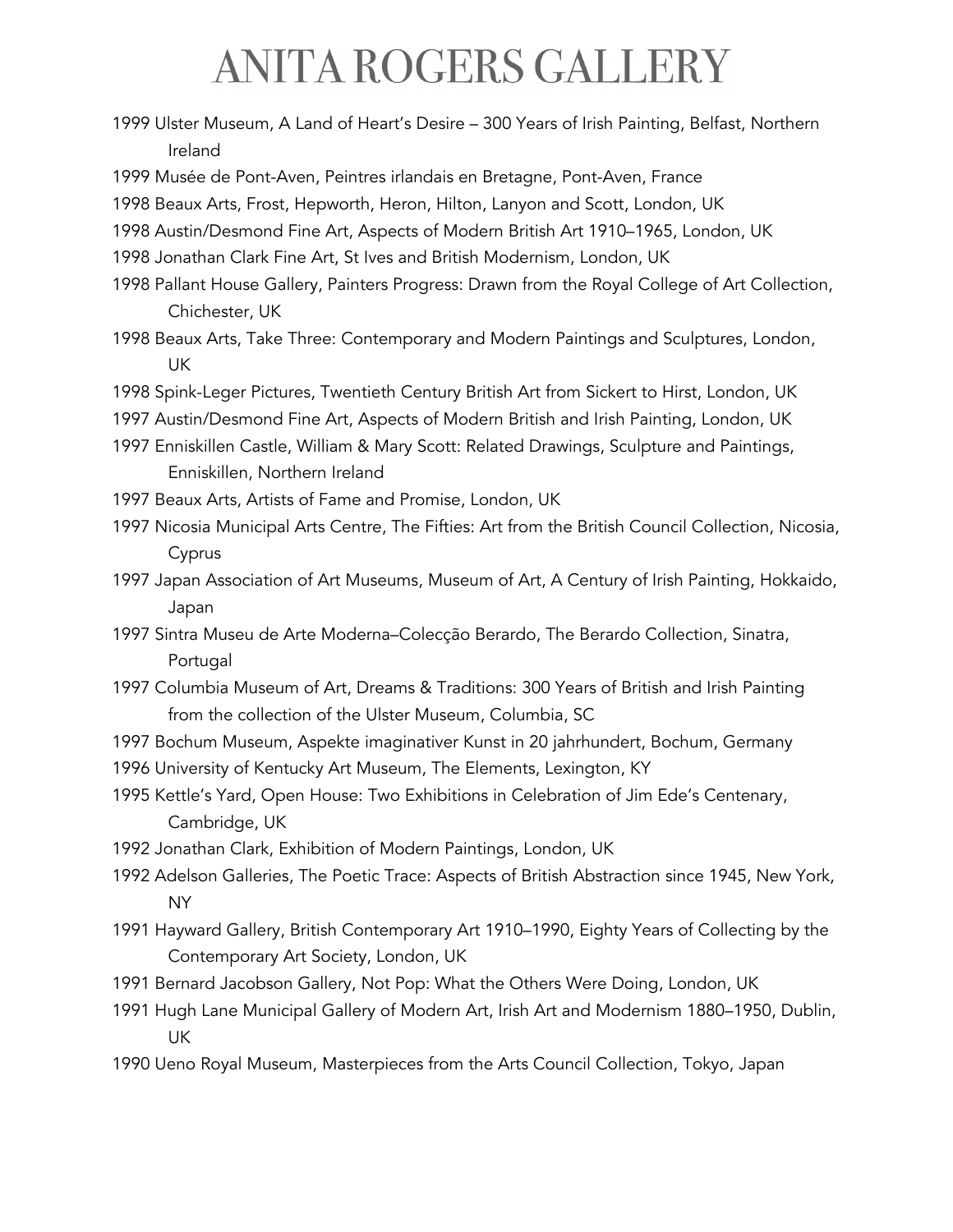1990 Hirschl & Adler, The British Imagination: Twentieth Century Paintings, Drawings and Sculpture, New York, NY

1990 Austin/Desmond Fine Art, Contemporary Artists from Ireland, London, UK

1990 Royal Academy of Arts, Summer Exhibition, London, UK

1990 Austin/Desmond Fine Art, Modern British Art A Selection, London, UK

1989 Bernard Jacobson Gallery, Modern English Masters, London, UK

1998 City Museum & Art Gallery, It's a Still Life. Sculpture, Paintings and Drawings from the Arts Council Collection, Plymouth, UK

1998 Tate Gallery, Portrait of the Artist, London, UK

1998 Albright-Knox Art Gallery, Transformations in Landscape: Postwar Works from the Collection, Buffalo, NY

1988 Victoria Art Gallery, Corsham A Celebration: The Bath Academy of Art 1946–72, Bath, UK

- 1998 Mappin Art Gallery, The Presence of Painting. Aspects of British Abstraction 1957–1988, Sheffield, UK
- 1998 Rotunda, Exchange Square, 65 Years of British Painting, Hong Kong, China
- 1998 Bernard Jacobson Gallery, Special Displacement, New York, NY

1998 Royal Academy of Arts, Summer Exhibition, London, UK

1998 D.L.I. Museum and Arts Centre, Moments of Being, Durham, UK

- 1998 Gimpel Fils, Fifteen British Artists, Works from the Fifties, London, UK
- 1987 Musée d'Art Moderne, L'Art en Europe: Les Années Décisives, 1945–1953, Saint-Étienne, France

1987 Art Gallery of Ontario, 20th Century British Art from the Collection of the Art Gallery of Ontario, Toronto, ON

- 1986 City Museum and Art Gallery, The Flower Show: An Exhibition on the Theme of Flowers in Twentieth Century British Art, Stoke-on-Trent, UK
- 1986 Royal Academy of Arts, Summer Exhibition, London, UK
- 1986 Austin/Desmond Fine Art, Aspects of Modern British Art III, Ascot, UK
- 1985 Serpentine Gallery, Recalling the Fifties: British Painting and Sculpture 1950–60, London, UK

1985 Austin/Desmond Fine Art, Modern British Art from Newlyn through St Ives to the Present, Ascot, UK

1985 Leeds City Art Galleries, The Irresistible Object: Still Life 1600–1985, Leeds, UK

1985 Butler Gallery, George Dawson's Collection, Kilkenny, Ireland

1985 Royal Academy of Arts, Summer Exhibition, London, UK

1985 Tate Gallery, Twenty Five Years of Painting, Sculpture and Pottery, St Ives, UK

1985 Barbican Art Gallery, Printmakers at the Royal College of Art, London, UK

1984 Royal Academy of Arts, Summer Exhibition, London, UK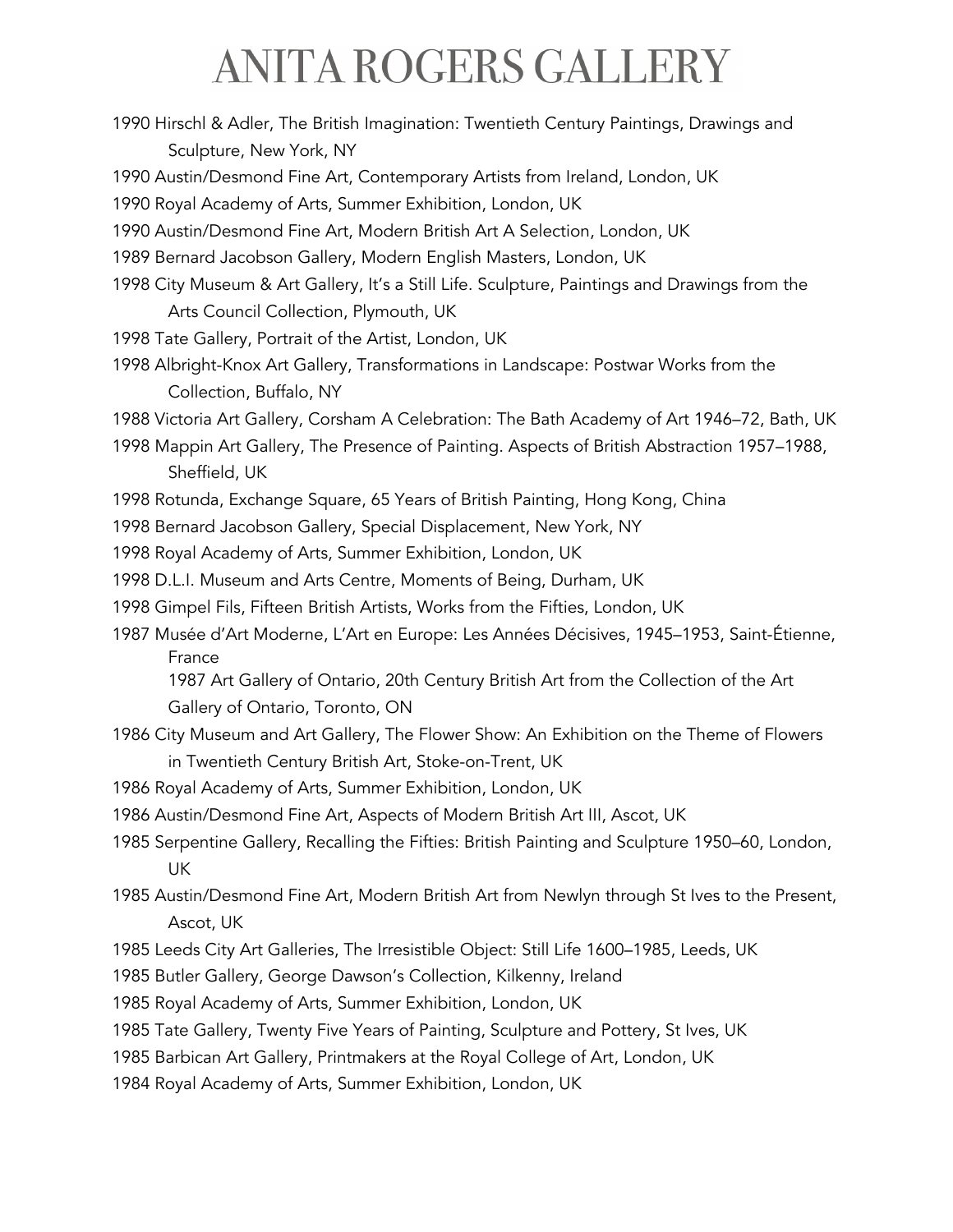1984 Austin/Desmond Fine Art, Aspects of Modern British Art 1920–1960, Ascot, UK

1983 Douglas Hyde Gallery, George Dawson's Collection, Dublin, Ireland

1983 University of Kentucky Art Museum, Contemporary Art from Kentucky Collections, Lexington, KY

1983 Museo Municipal, Pintura Britanica Contemporânea, Madrid, Spain

- 1983 Solomon R. Guggenheim Museum, Aspects of British Art from the Permanent Collection, New York, NY
- 1982 Ulster Museum, A Personal Selection Seamus Heaney, Belfast, Northern Ireland

1982 Royal Academy of Arts, Summer Exhibition, London, UK

1981 Haber-Theodore Gallery, Works from David Anderson Gallery, New York, NY

1981 Royal Academy of Arts, Summer Exhibition, London, UK

1980 Hayward Gallery, Hayward Annual (selected by John Hoyland), London, UK

1980 Crawford Municipal Art Gallery, ROSC '80: Irish Art 1943–1973, Cork, Ireland

1980 Ulster Museum, A Personal Selection – T.P. Flanagan, Belfast, Northern Ireland

1980 National Gallery of Ireland, ROSC '80: The Poetry of Vision, Dublin, Ireland

- 1980 Douglas Hyde Gallery, Trinity College Dublin, The College Gallery 21st Anniversary Retrospective, Dublin, Ireland
- 1980 Roundhouse Gallery, Irish Art in the Seventies: The International Connection, London, UK 1979 Zabriskie Gallery, Inaugural Exhibition for New Space, New York, NY
- 1979 Martha Jackson Gallery, Scott and Hultberg, Paintings and Drawings, New York, NY
- 1978 Tate Gallery, The Pier Gallery Collection, London, UK
- 1978 Crane Kalman Gallery, British Art of Outstanding Quality, London, UK
- 1978 Royal Academy of Arts, Summer Exhibition, London, UK
- 1977 Welsh Arts Council Gallery, 40 Years On: An Exhibition of Works Purchased Since 1938 by the Contemporary Art Society for Wales, Cardiff, Wales
- 1977 Museum of Modern Art, Color en la Pintura Britanica, Rio de Janiero, Brazil
- 1977 New Art Centre, Cornwall 1945–1955, London, UK
- 1977 Royal Academy of Arts, British Painting 1952–1977, London, UK

1977 Walker Art Gallery, Real Life (Peter Moores Project 4), Liverpool, UK

- 1977 Galerie des Beaux Arts, La Peinture Britannique de Gainsborough à Bacon, Bordeaux, France
- 1976 Martha Jackson Gallery, Acquisitions 1970–75, New York, NY
- 1976 Grand Palais, FIAC 76: Foire Internationale d'Art Contemporain, Paris, France
- 1976 National Gallery of Canada, British Art in the National Gallery of Canada 1845–1975, Ottawa, ON
- 1976 National Gallery of Art, Irish Exhibition of Living Art, Dublin, Ireland
- 1976 Hayward Gallery, The Human Clay, London, UK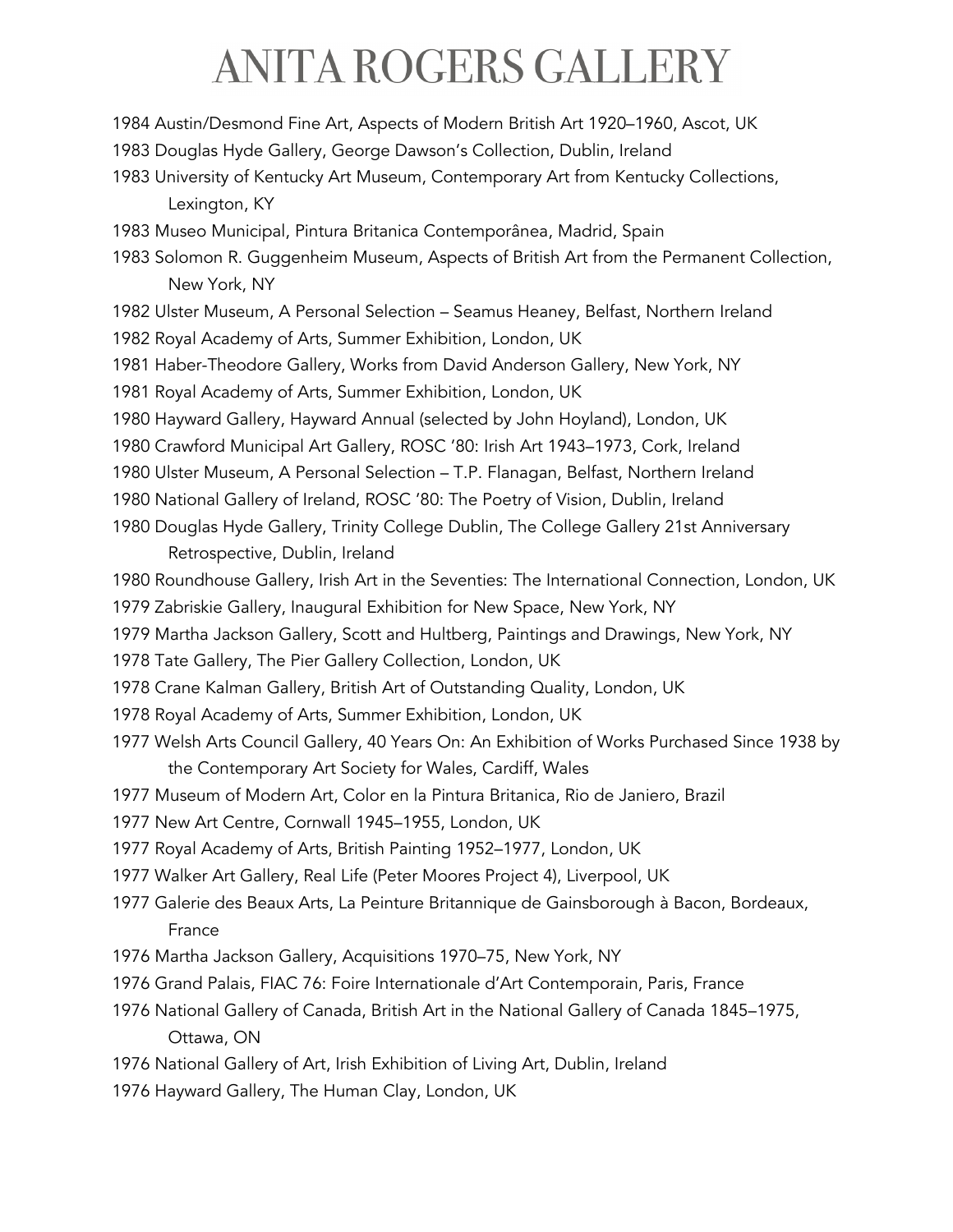- 1976 Martha Jackson Gallery, Salute to '76, New York, NY
- 1976 Royal Academy of Arts, Summer Exhibition, London, UK
- 1975 Crawford Municipal Art Gallery, (in association with ROSC Teoranta), Irish Art 1900–1950, Cork, Ireland
- 1975 Internationale Kunstmesse, British Exhibition: Art 6 '75 Basel, Basel, Switzerland
- 1975 Parc Floral Vincennes, Réalités Nouvelles, 29e Salon, Paris, France
- 1974 Hayward Gallery, British Painting '74, London, UK
- 1974 Shibuya Department Store, Tokyo International Biennial: New Image in Painting, Tokyo, Japan
- 1974 Rutland Gallery, Some Significant British Artists 1950–1970, London, UK
- 1974 Ulster Museum, Irish Directions, Belfast, Ireland
- 1973 Crane Kalman Gallery, British Paintings, London, UK
- 1973 Palais des Beaux-Arts, Henry Moore to Gilbert & George: Modern British Art from the Tate Gallery, Brussels, Belgium
- 1973 Exhibition Hall, New Library, Trinity College, Gaelic League Art Exhibition, Dublin, Ireland
- 1973 University of Maryland Art Gallery, The Private Collection of Martha Jackson, College Park, MD
- 1973 Collegiate Girls School, Ulster Faces II. Kathleen Bridle, William Scott, T.P. Flanagan, Enniskillen, Northern Ireland
- 1973 Memorial Art Gallery of the University of Rochester, Works from the Solomon R. Guggenheim Museum Collection, Rochester, NY
- 1972 Whitechapel Art Gallery, Decade 40's. Painting, Drawing and Sculpture in Britain 1940– 50, London, UK
- 1972 Corcoran Gallery, Irish Imagination, Washington, D.C.
- 1972 Albright-Knox Art Gallery, English Painting & Sculpture 1942–72 in the Albright-Knox Art Gallery, Buffalo, NY
- 1972 Kunstnerforbundit, British Paintings 1945–1970, Oslo, Norway
- 1971 Crane Kalman Gallery, British Paintings, London, UK
- 1972 Municipal Gallery of Modern Art, ROSC '71: The Irish Imagination 1959–1971, Dublin, Ireland
- 1972 Seibu Department Store, Martha Jackson Collection, Tokyo, Japan
- 1972 Southampton City Art Gallery, Art Spectrum South, Southampton, UK
- 1972 Marlborough Fine Art, Variations on a Theme of Titian: The Death of Actaeon, London, UK
- 1972 Calouste Gulbenkian Foundation, 100 Obras de Arte Britanica Contemporânea, da Fundaco Calouste Gulbenkian, Lisbon, Portugal
- 1970 National Gallery of Art, British Painting and Sculpture, 1960–1970, Washington, D.C.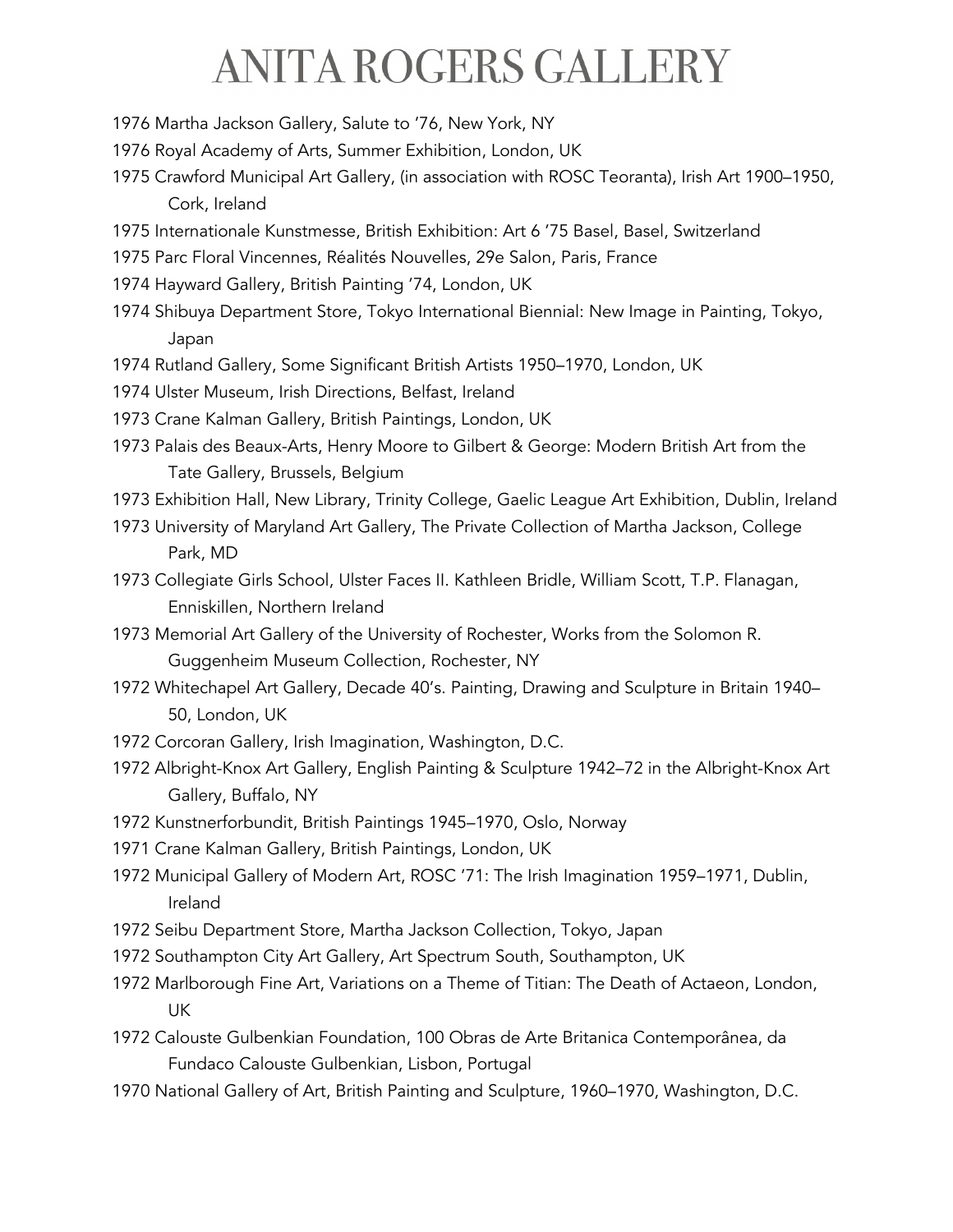1970 Festival Gallery, Three Painters. Scott, Heath, Froy, Bath, UK

- 1970 DAAD & Goethe-Institut, Berliner Künstlerprogramm, Berlin, Germany
- 1969 Arts Council of Great Britain, Arts Council Collection 1967–68, London, UK
- 1969 Albright-Knox Art Gallery, Contemporary Art–Acquisitions 1966–1969, Buffalo, NY
- 1969 Crane Kalman Gallery, Modern British Paintings, London, UK
- 1969 Museo Nacional de Bellas Arte, 109 Works from Albright-Knox Art Gallery, Buenos Aires, Argentina
- 1969 Art Museum of Ateneum, Modern Irish Painting, Helsinki, Finland
- 1969 Martha Jackson Gallery, Wallworks Part II, New York, NY
- 1969 South African National Gallery, Contemporary British Painting, Cape Town, South Africa
- 1968 South African National Gallery, Contemporary British Painting, Cape Town, South Africa
- 1968 Exhibition Hall, Trinity College, The College Gallery, Dublin, Ireland
- 1968 National Gallery of Art, Paintings from the Albright-Knox Art Gallery, Washington, D.C.
- 1968 Kunstverein, Britische Kunst heute, Hamburg, Germany
- 1967 Kunstverein, Britische Kunst heute, Hamburg, Germany
- 1967 Martha Jackson Gallery, Treasures from the Inventory 1: Seventeen Loves, 15th Anniversary Celebration 1953–1968, New York, NY
- 1967 Graves Art Gallery, 'In Our View': Some Paintings and Sculpture Bought by Hans & Elsbeth Juda between 1931–1967, Sheffield, UK
- 1966 Herbert Art Gallery, Metamorphosis. Figure into Abstract, Coventry, UK
- 1966 Royal Academy of Arts, Summer Exhibition, London, UK
- 1966 Solomon R. Guggenheim Museum, European Drawings, New York, NY
- 1966 Museum of Art, Rhode Island School of Design, Recent Still Life, Providence, RI
- 1966 Tampere Art Museum, Works from the Collection of the Sara Hildén Foundation, Tampere, Finland
- 1965 Martha Jackson Gallery, Selections for Museum Acquisitions, New York, NY
- 1965 Walker Art Gallery, John Moores Liverpool Exhibition, Liverpool, UK
- 1965 Galleria Lorenzelli, Maestri Inglesi Moderni. Bacon Nicholson Pasmore Scott Sutherland, October 1965, Milan, Italy
- 1965 Kunstamt Reinickendorf, Leicestershire Collection, Berlin, Germany
- 1965 Bath Festival, Corsham Painters and Sculptors, Bath, UK
- 1965 City Art Gallery, Spring Exhibition of Paintings, Drawings, Sculpture and Ceramics, Bradford, UK
- 1965 Palazzo de la Salle, 27 British Contemporary Paintings, Valletta, Malta
- 1964 Martha Jackson Gallery, A Survey of Gallery Exhibitions, New York, NY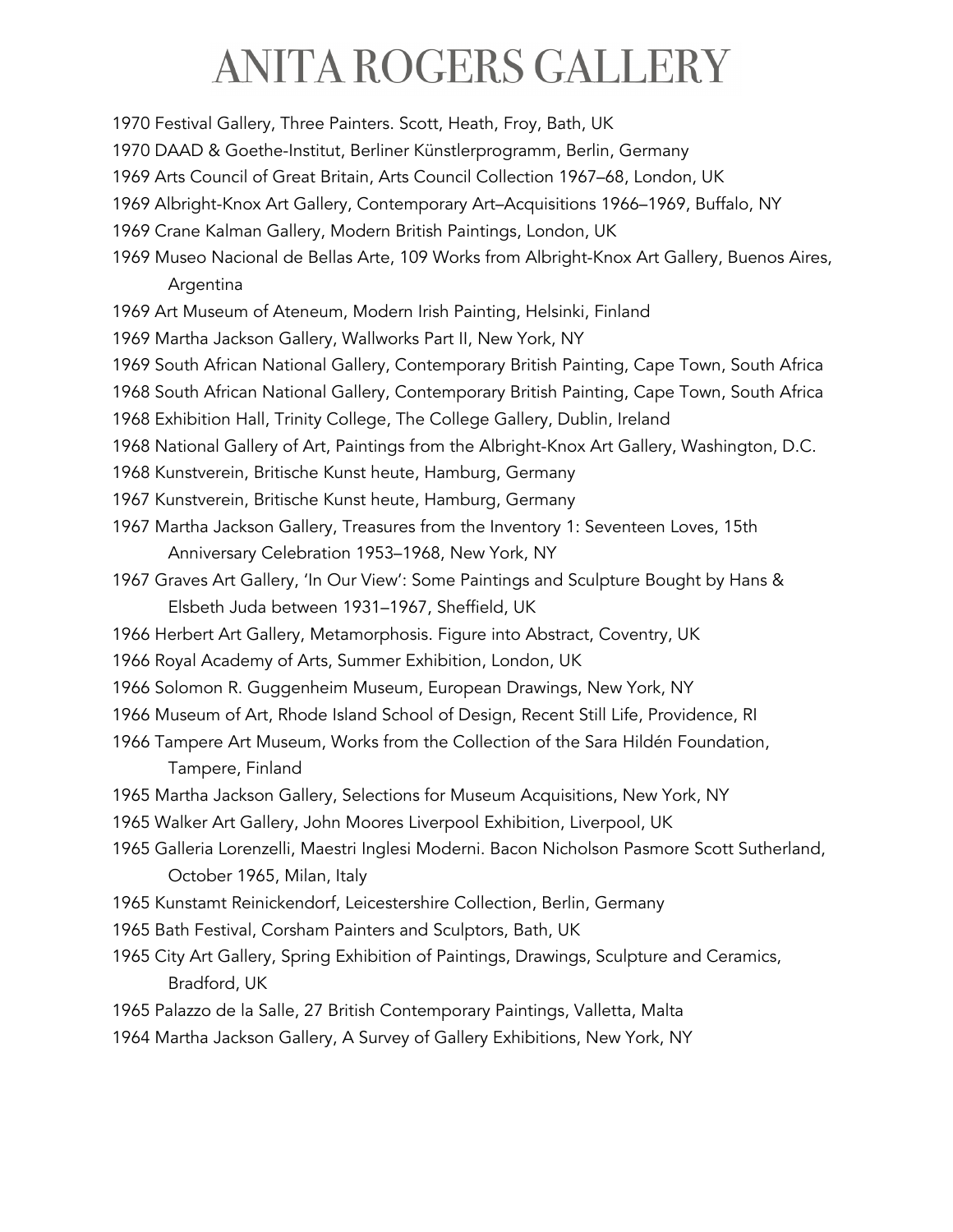- 1964 Buffalo Fine Arts Academy, Albright-Knox Art Gallery, Contemporary British Painting and Sculpture from the Collection of the Albright-Knox Art Gallery and Special Loans, Buffalo, NY
- 1964 Haus am Waldsee, Stadien und Impulse, Berlin, Germany
- 1964 Arts Council of Great Britain, New Painting 61–64, London, UK
- 1964 Museum Fridericianum, Documenta III, Kassel, Germany
- 1964 XXXII Venice Biennale, Arte d'Oggi nei Musei, Venice, Italy
- 1964 Redfern Gallery, Summer Exhibition, London, UK
- 1964 Redfern Gallery, Summer Exhibition, London, UK
- 1964 Tate Gallery, 54:64 Painting & Sculpture of a Decade, London, UK
- 1964 Städtische Kunstgalerie, Profile III Englische Kunst der Gegenwart, Bochum, Germany
- 1964 Galerie Anderson-Mayer, Maîtres Contemporains, Paris, France
- 1963 Royal Academy of Arts, A Painter's Collection: An Exhibition of Paintings, Drawings and Sculpture from the Collection of Edward Le Bas, London, UK
- 1963 Bristol City Art Gallery, The Dyer Bequest, Bristol, UK
- 1963 Art Gallery of Ontario, Some Aspects of Contemporary British Painting, Toronto, ON
- 1963 Ernst Museum, Contemporary British Painting 1900–1962, Budapest, Hungary
- 1963 Beaverbrook Art Gallery, Dunn International: An Exhibition of Contemporary Painting, Fredericton, NB
- 1963 Gimpel & Hanover Galerie, Englische Maler und Bildhauer, Zurich, Swizterland
- 1963 Leicester Galleries, Artists as Collectors, London, UK
- 1963 Kunsthalle Bern, Victor Pasmore William Scott, Bern, Switzerland
- 1963 Musée Cantonal des Beaux-Arts, 1er Salon international de Galeries pilotes: artistes et decouvreurs de notre temps, Lausanne, Switzerland
- 1963 Redfern Gallery, Summer Exhibition. Paintings, Drawings and Watercolours, London, UK
- 1963 National Museum, Some Aspects of Contemporary British Painting, Reykjavik, Iceland
- 1963 Tate Gallery, British Painting in the Sixties, London, UK
- 1963 Tate Gallery, Private Views: Works from the Collections of Twenty Friends of the Tate Gallery, London, UK
- 1963 Kunstverein Hannover, 124. Frühjahrsausstellung, Hannover, Germany
- 1962 Club Unione, Valdagno, European Community Contemporary Painting Exhibition: Marzotto Award
- 1962 Club Unione, European Community Contemporary Painting Exhibition: Marzotto Award, Valdagno, Italy
- 1962 San Francisco Museum of Art, CA British Art Today, San Francisco, CA
- 1962 Galerie Anderson-Mayer, [Opening Exhibition], Paris, France
- 1962 Stedelijk van Abbe-museum, Kompass 2, Eindhoven, Netherlands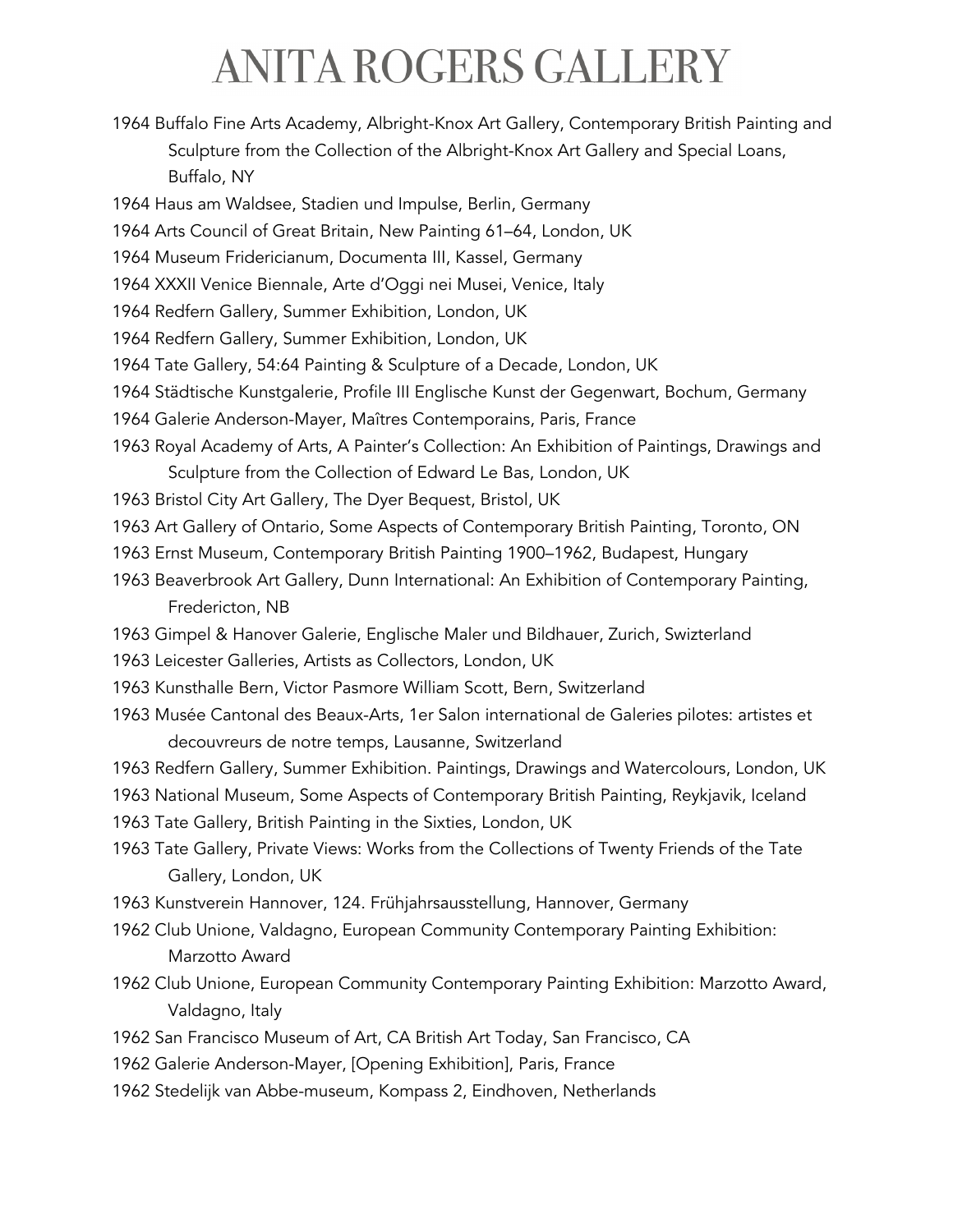1962 Museum des 20. Jahrhunderts, Kunst von 1900 bis heute, Vienna, Austria

1962 Hanover Gallery, Seven British Painters, London, UK

1962 Galerie Municipal des Arts, IXme Exposition, Tunis, Tunisia

1962 Calouste Gulbenkian Foundation, Arte Britanica no seculo XX, Lisbon, Portugal

1962 Royal Academy of Arts, Primitives to Picasso, London, UK

1961 Walker Art Gallery, John Moores Liverpool Exhibition, Liverpool, UK

- 1961 Department of Fine Arts, Carnegie Institute, The 1961 Pittsburgh Bicentennial International Exhibition of Contemporary Painting and Sculpture, Pittsburgh, PA
- 1961 VI Bienal do Museu de Arte Moderna, Museu de Arte Moderna, Peter Lanyon, William Scott, Lynn Chadwick, Merlyn Evans, São Paulo, Brazil
- 1961 VI Bienal do Museu de Arte Moderna, Museu de Arte Moderna, , Peter Lanyon, William Scott, Lynn Chadwick, Merlyn Evans, São Paulo, Brazil

1961 Solomon R. Guggenheim Museum, Acquisitions 1953–1961, New York, NY

- 1961 Piccadilly Gallery, Paintings, Drawings, Sculpture, London, UK
- 1961 Leicester Galleries, New Year Exhibition of Paintings, Drawings and Sculpture by Nineteenth and Twentieth Century Artists, London, UK
- 1960 Martha Jackson Gallery, The Internationals, New York, NY
- 1960 Museo de Arte Moderno, Primera Exposicion de Arte Moderno, Mendoza, Argentina
- 1960 Europaisches Forum Alpach, Das Junge England, Tyrol, Germany
- 1960 Pushkin Museum of Fine Arts, British Painting 1720–1960, Moscow, Russia
- 1960 Tate Gallery, Contemporary Art Society 50th Anniversary Exhibition: The First Fifty Years 1910–1960, London, UK
- 1960 Tate Gallery, Contemporary Art Society 50th Anniversary Exhibition: The First Fifty Years 1910–1960, London, UK
- 1960 Gallery Moos, 4 Internationals: Appel, Scott, Hepworth, Tàpies, Toronto, ON
- 1959 Walker Art Gallery, The John Moores Liverpool Exhibition, Liverpool, UK
- 1959 Phoenix Art Museum, Aspects of the Desert Pheonix, AZ
- 1959 ICA Gallery, Architects Choice, London, UK
- 1959 Solomon R. Guggenheim Museum, Inaugural Exhibition Selection, New York, NY
- 1959 Museum Fridericianum, Documenta II: Art Since 1945, Kassel, Germany
- 1959 Galleria dell'Ariete, Premio dell'Ariete. 20 Quadri, Selezione Biennale di Pittura Internazionale, Milan, Italy
- 1959 Gallery Moos, Opening Exhibition, Toronto, ON
- 1959 Arthur Tooth & Sons, To-Day and Yesterday. Some Important Contemporaries, London, UK
- 1959 Baltimore Museum of Art, Gres Gallery Collection, Baltimore, MD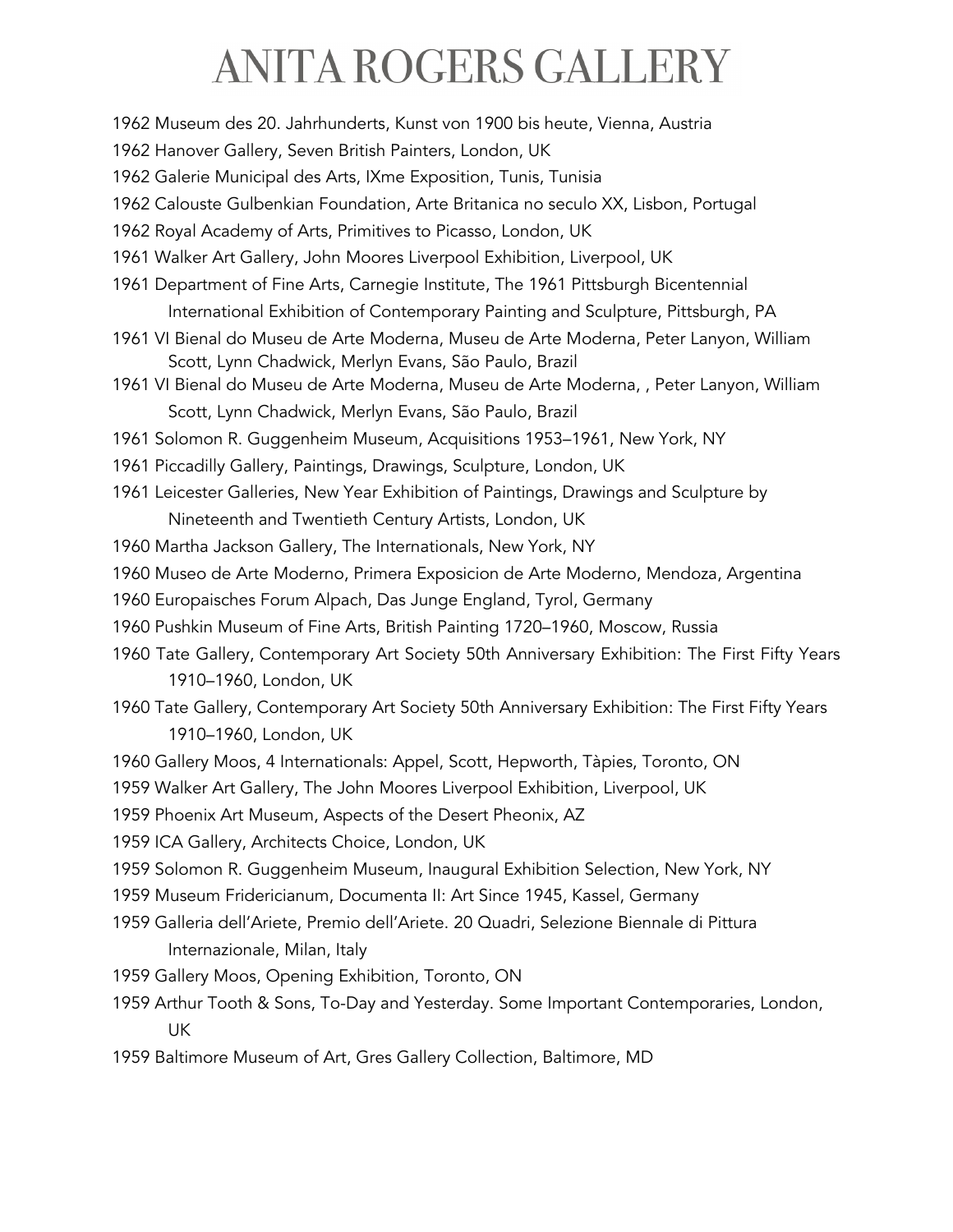1958 Rome–New York Art Foundation, New Trends in British Art, Rome, Italy1958 Department of Fine Arts, Carnegie Institute, The 1958 Pittsburgh Bicentennial International Exhibition of Contemporary Painting and Sculpture, Pittsburgh, PA

1958 XXIX Venice Biennale, Kenneth Armitage, S.W. Hayter, William Scott, Venice, Italy

1958 Exhibition of Contemporary Painting, Baghdad, Iraq

- 1958 RBA Galleries, AIA 25: An Exhibition to Celebrate the Twenty-fifth Anniversary of the Foundation in 1933 of the Artists International Association, London, UK
- 1958 Arthur Tooth & Sons, To-Day and Yesterday. Some Important Contemporaries, London, UK
- 1958 Arts Council Gallery, The Arts Council Collection of Paintings & Drawings. Part Four: Since the War, Scotland
- 1958 Arts Council Gallery, The Arts Council Collection of Paintings & Drawings. Part II: After Impressionism, Scotland
- 1957 O'Hana Gallery, Dimensions: British Abstract Art 1948–57, December 1957, London, UK
- 1957 Walker Art Gallery, The John Moores Liverpool Exhibition, Liverpool, UK
- 1957 Arts Club of Chicago, Young British Painters, Chicago, IL
- 1957 Albright Art Gallery, Contemporary Art Acquisitions 1954–1957, Buffalo, NY
- 1957 Tate Gallery, An Exhibition of Paintings from the Solomon R. Guggenheim Museum, New York, NY, London, UK
- 1957 Arthur Tooth & Sons, To-day and Yesterday. Some Important Contemporaries, London, UK
- 1956 Royal Scottish Academy, Annual Exhibition, Edinburgh, Scotland
- 1956 E. and A. Silberman Galleries, An Exhibition of Contemporary British Art, New York, NY
- 1956 Wakefield Art Gallery, Vision and Reality, Wakefield, UK
- 1956 Arthur Tooth & Sons, Critic's Choice Selection by Herbert Read, London, UK
- 1956 Redfern Gallery, Summer Exhibition, London, UK
- 1956 Redfern Gallery, Abstract, Cubist, Formalist, Sur-Realist, London, UK
- 1956 Kunstforeningen, British Art 1900–1955, Copenhagen, Denmark
- 1956 Contemporary Art Society, Tate Gallery, The Seasons, London, UK
- 1956 Tate Gallery, Contemporary Art Society. Exhibition of Paintings, Water Colours, Sculpture, Prints and Drawings, London, UK
- 1956 Arthur Tooth & Sons, To-day and Yesterday: Some Important Contemporaries, London, UK
- 1956 Martha Jackson Gallery, Paintings and Sculpture from the Collection of Martha Jackson and Works by Artists of the Gallery, New York, NY
- 1955 Carnegie Institute, Department of Fine Arts, The 1955 Pittsburgh International Exhibition of Contemporary Painting, Pittsburgh, PA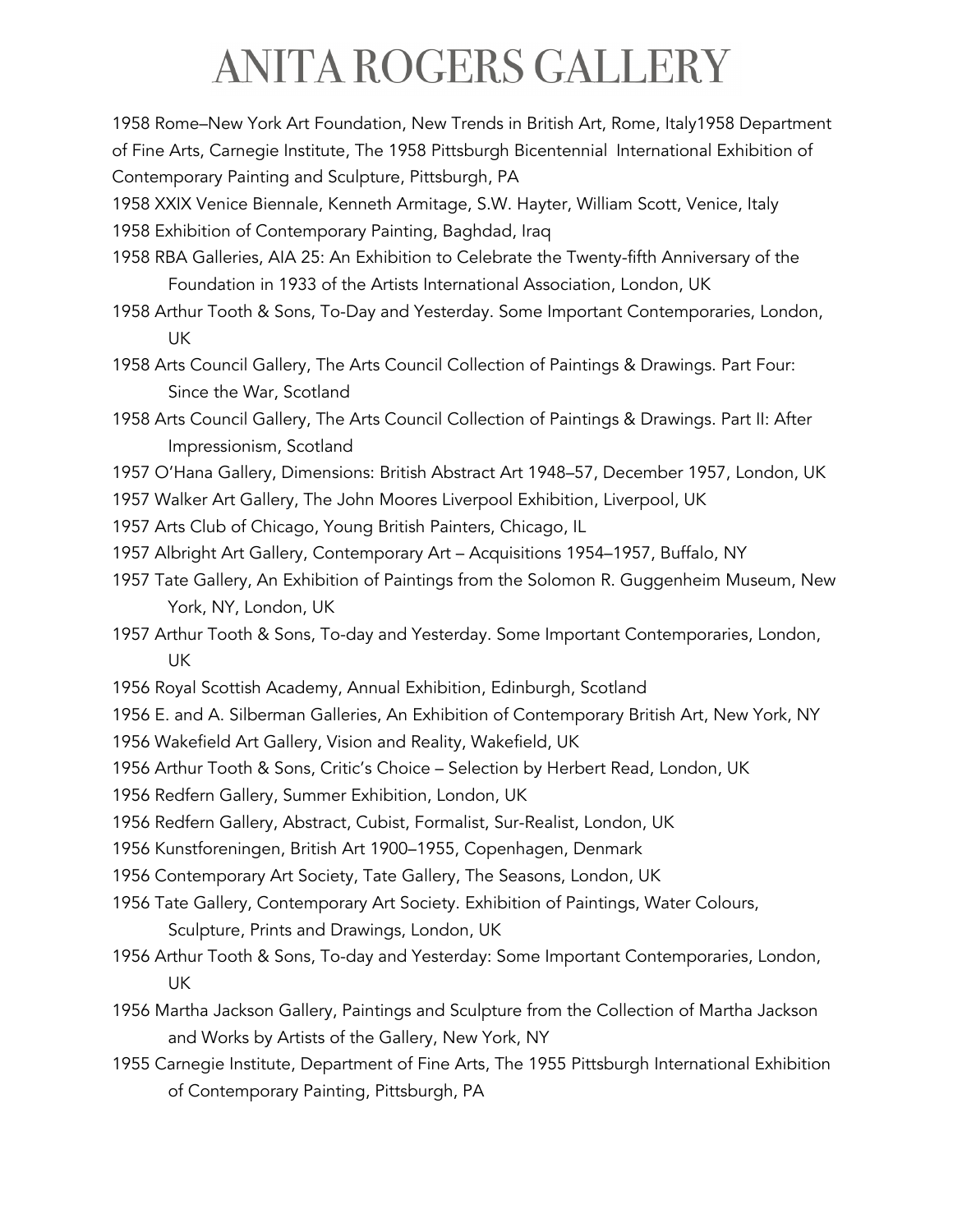- 1955 Leicester Galleries, Artists of Fame and of Promise, Part Two, London, UK
- 1955 Museum Fridericianum, Documenta: Kunst des XX Jahrhunderts, Kassel, Germany
- 1955 Hanover Gallery, Bacon Scott Sutherland, London, UK
- 1955 Metropolitan Art Gallery, 3rd International Art Exhibition, Tokyo, Japan
- 1955 Museum of Modern Art, The New Decade 22 European Painters and Sculptors, New York, NY
- 1955 Redfern Gallery, Nine Abstract Artists, London, UK
- 1954 Royal Scottish Academy, Annual Exhibition, Edinburgh, Scotland
- 1954 Arts Council of Great Britain, Recent British Painting, London, UK
- 1954 St George's Gallery, Some Trends in English Painting, London, UK
- 1954 Martha Jackson Gallery, 3 British Artists: Hepworth Scott Bacon, New York, NY
- 1954 Whitechapel Art Gallery, British Painting and Sculpture, London, UK
- 1954 Gimpel Fils, Of Light and Colour An Exhibition of Recent Paintings and Sculptures, London, UK

1954 Guildhall Art Gallery, An Exhibition of Paintings Illustrating Trends in British Art 1950– 1954, London, UK

- 1954 Redfern Galley, Summer Exhibition, London, UK
- 1954 Martha Jackson Gallery, Younger American and European Painters, New York, NY
- 1954 Cartwright Memorial Hall, 'Fifty Years of British Art'. 1904–1954 Golden Jubilee Exhibition, Bradford, UK
- 1953 Redfern Gallery, Coronation Exhibition. Contemporary British Paintings, London, UK
- 1953 Solomon R. Guggenheim Museum, Younger European Painters, New York, NY
- 1953 Birkenhead Art Gallery, British Contemporary Paintings from Southern & Midland Galleries, Birkenhead, UK
- 1953 New Burlington Galleries, The London Group Annual Exhibition, London, UK
- 1953 Roland, Browse and Delbanco, The Renaissance of the Fish, London, UK
- 1953 II Bienal do Museu de Arte Moderna, Museu de Arte Moderna, Moore, Richards, Evans, Scott, Gear, Heron, São Paulo, Brazil
- 1953 ICA Gallery, Eleven British Painters, London, UK
- 1953 Hanover Gallery, Space in Colour, London, UK
- 1953 Royal West of England Academy, (in association with Le Cercle Français de Bristol), British Painters in France, Bristol, UK
- 1953 AIA Galleries, Pictures to Be Enjoyed, London, UK
- 1953 22 Fitzroy Street, 3rd Weekend Exhibition Paintings, Sculpture, Mobiles, Constructions Furniture Photomurals, London, UK
- 1953 Marlborough Fine Art, Portraits by Contemporary British Artists, April–May 1953
- 1952 Redfern Gallery, London, Summer Exhibition, London, UK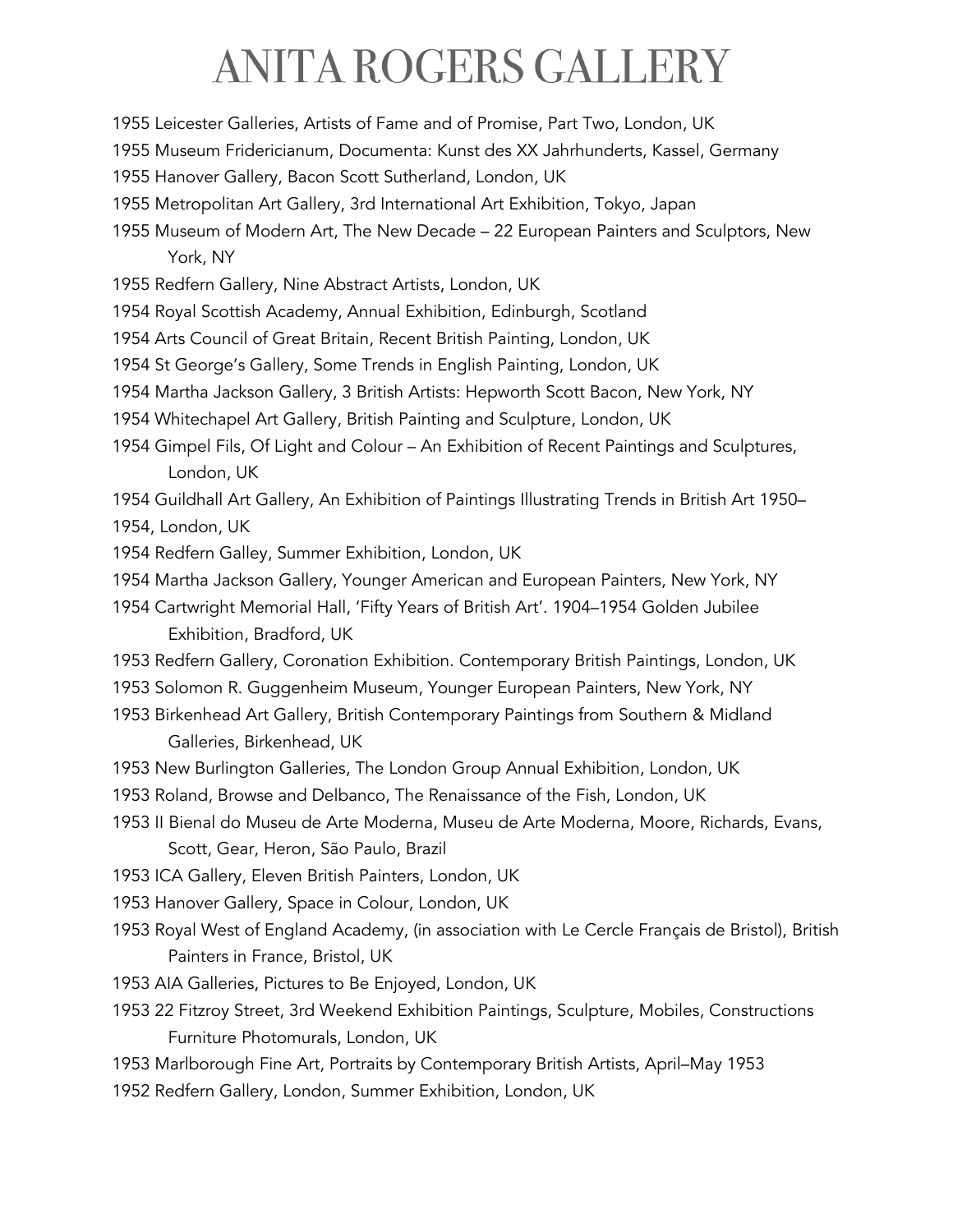- 1952 Leicester Galleries, A Selection of Pictures from the Collection of Wilfrid A. Evill, London, UK
- 1952 Artists International Association at the New Burlington Galleries, The Mirror and the Square – An Exhibition of Art Ranging from Realism to Abstraction, London, UK
- 1952 Arts Council Gallery, Three Young Collectors, London, UK
- 1952 New Burlington Galleries, The London Group Annual Exhibition, London, UK
- 1952 Leicester Galleries, Artists of Fame and of Promise, Part One, London, UK
- 1952 Tate Gallery, Seventeen Collectors. An Exhibition of Paintings and Sculpture from the Private Collections of Members of the Executive Committee of the Contemporary Art Society, London, UK
- 1952 Leicester Galleries, New Year Exhibition. Paintings, Drawings and Sculpture, London, UK
- 1952 British West Indies, Contemporary British Artists
- 1951 Gimpel Fils, Summer Exhibition, London, UK
- 1951 Leicester Galleries, Exhibition of Paintings, Drawings and Sculpture by Artists of Fame and of Promise, Part Two, London, UK
- 1951 Leicester Galleries, Artists of Fame and of Promise, Part One, London, UK
- 1951 St George's Gallery, Portrait of the Artist, London, UK
- 1951 R.W.S. Galleries, The Observer Exhibition: Portraits of Children, London, UK
- 1951 Whitechapel Art Gallery, Painters' Progress, London, UK
- 1951 Tate Gallery, The Private Collector: An Exhibition of Pictures and Sculpture Belonging to Members of the Contemporary Art Society, London, UK
- 1951 Leicester Galleries, 'From Gainsborough to Hitchens': A Selection of Paintings and Drawings from the Howard Bliss Collection, London, UK
- 1949 National Art Gallery of New South Wales, The Massey Collection of English Painting, Sydney, Australia
- 1949 Peterborough Art Gallery, Some Recent Purchases of the Contemporary Art Society, Peterborough, ON
- 1949 Art Gallery of Toronto, Selections from the Massey Collection at the National Gallery of Canada, Toronto, ON
- 1949 New Burlington Galleries, The London Group, Contemporary Drawing, Painting and Sculpture, London, UK
- 1949 New Burlington Galleries, The London Group, Contemporary Drawing, Painting and Sculpture, London, UK
- 1949 New Burlington Galleries, The London Group, Contemporary Drawing, Painting and Sculpture, London, UK
- 1949 Salford City Gallery, Some Modern Trends in British Painting, Salford, UK
- 1949 AIA Gallery, Young Painters Working in Britain, London, UK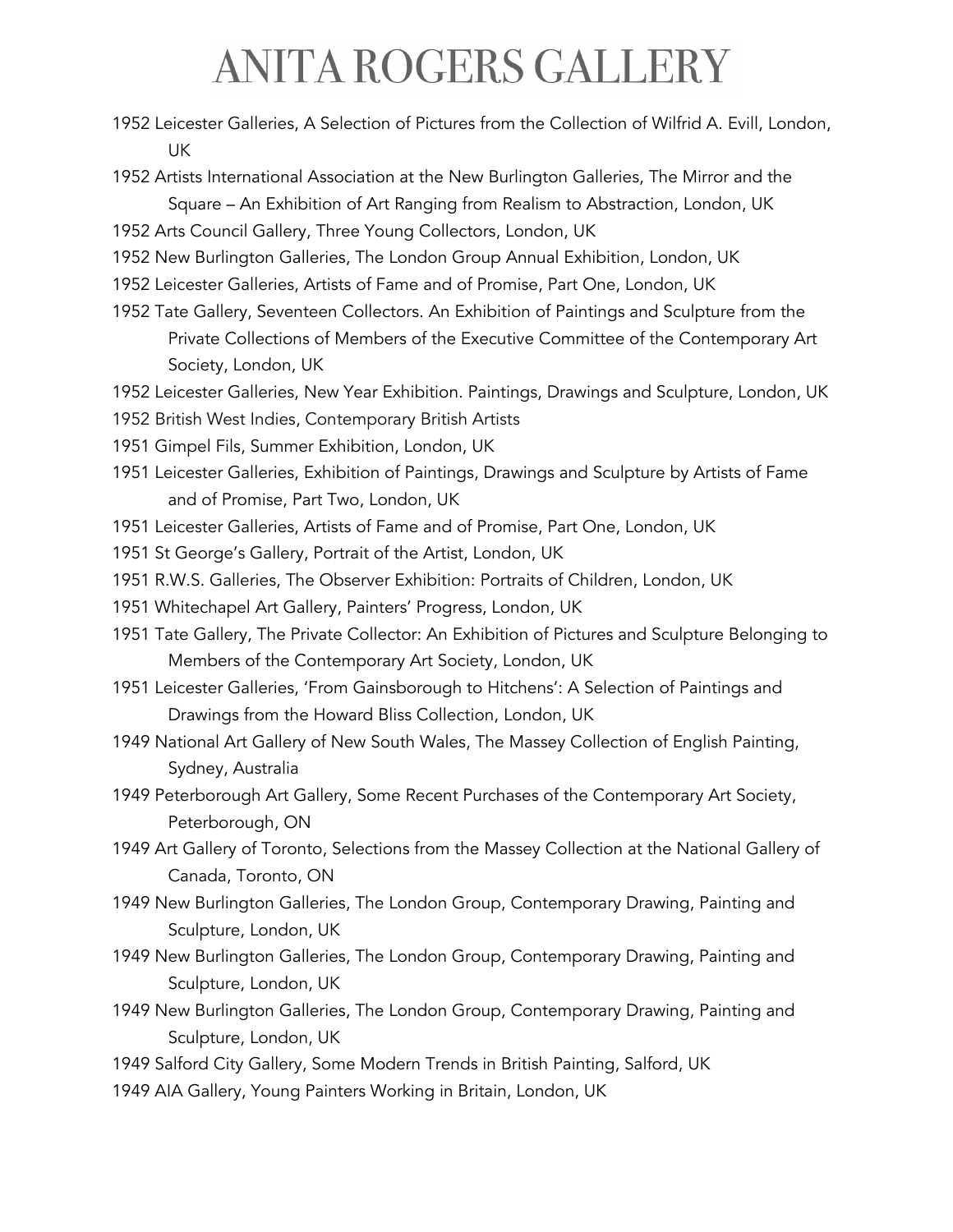| 1949 AIA Gallery, 50 Suggestions for Collectors. Painters Known and Not Yet Known, London,<br><b>UK</b>                                     |
|---------------------------------------------------------------------------------------------------------------------------------------------|
| 1948 Royal Scottish Academy, Annual Exhibition, Edinburgh, Scotland                                                                         |
| 1948 Arts Council of Great Britain, Contemporary Flower Paintings, London, UK                                                               |
| 1948 Institute of Contemporary Arts, Academy Hall, Forty Years of Modern Art 1907-1947. A<br>Selection from British Collections, London, UK |
| 1947 Roland, Browse and Delbanco, British Paintings of the Past 50 Years, London, UK                                                        |
| 1947 Leger Galleries, 'Valse des fleurs' by Contemporary Artists, London, UK                                                                |
| 1947 British Institute, Modern British Paintings 1942-1947, Athens, Greece                                                                  |
| 1947 Leicester Galleries, Artists of Fame and of Promise, Part Two, London, UK                                                              |
| 1947 Leicester Galleries, Artists of Fame and of Promise, Part One, London, UK                                                              |
| 1947 St George's Gallery, First Exhibition. British Artists, London, UK                                                                     |
| 1947 Leicester Galleries, New Year Exhibition. Paintings, Drawings and Sculpture, London, UK                                                |
| 1946 Arts Council of Great Britain, An Exhibition of Work by Four Young British Painters:                                                   |
| Michael Ayrton, John Minton, William Scott, Keith Vaughan, London, UK                                                                       |
| 1946 Leicester Galleries, Artists of Fame and of Promise, Part One, London, UK                                                              |
| 1946 Roland, Browse and Delbanco, Currents of Post-Impressionism in France and England,<br>London, UK                                       |
| 1945 Leger Galleries, Watercolours and Drawings by William & Mary Scott, London, UK                                                         |
| 1945 North Midland Regional Designers' Group, Lending Library Exhibition, Nottingham, UK                                                    |
| 1944 Leger Galleries, Exhibition of Modern Paintings, London, UK                                                                            |
| 1944 Cooling Galleries, Civil Defence Artists' Exhibition, London, UK                                                                       |
| 1943 Leger Galleries, Exhibition of 'Nudes' by Contemporary Artists, London, UK                                                             |
| 1943 Midland Group, Messrs Henry Barker's, Art for All, Nottingham, UK                                                                      |
| 1943 Electricity Showroom, The Civil Defence Artists' Exhibition, Rugby, UK                                                                 |
| 1943 Leicester Galleries, Artists of Fame and of Promise, Part Two, London, UK                                                              |
| 1943 Leicester Galleries, Artists of Fame and of Promise, Part One, London, UK                                                              |
| 1943 Wallace Collection, Hertford House, Artists Aid China, London, UK                                                                      |
| 1943 Leicester Galleries, New Year Exhibition. Paintings, Drawings and Sculpture, London, UK                                                |
| 1943 Leicester Galleries, New Year Exhibition. Paintings, Drawings and Sculpture, London, UK                                                |
| 1942 Leger Galleries, The London Group Fourth War-Time Exhibition, London, UK                                                               |
| 1942 Leicester Galleries, Artists of Fame and of Promise, London, UK                                                                        |
| 1942 Leger Galleries, Paintings and Water-colours by Living Artists, London, UK                                                             |
| 1942 Wallace Collection, Hertford House, Artists Aid Russia, London, UK                                                                     |
| 1942 RBA Galleries, AIA Members' Exhibition, London, UK                                                                                     |
| 1942 Leicester Galleries, New Year Exhibition, London, UK                                                                                   |
| 1940 Leicester Galleries, Artists of Fame and of Promise, London, UK                                                                        |